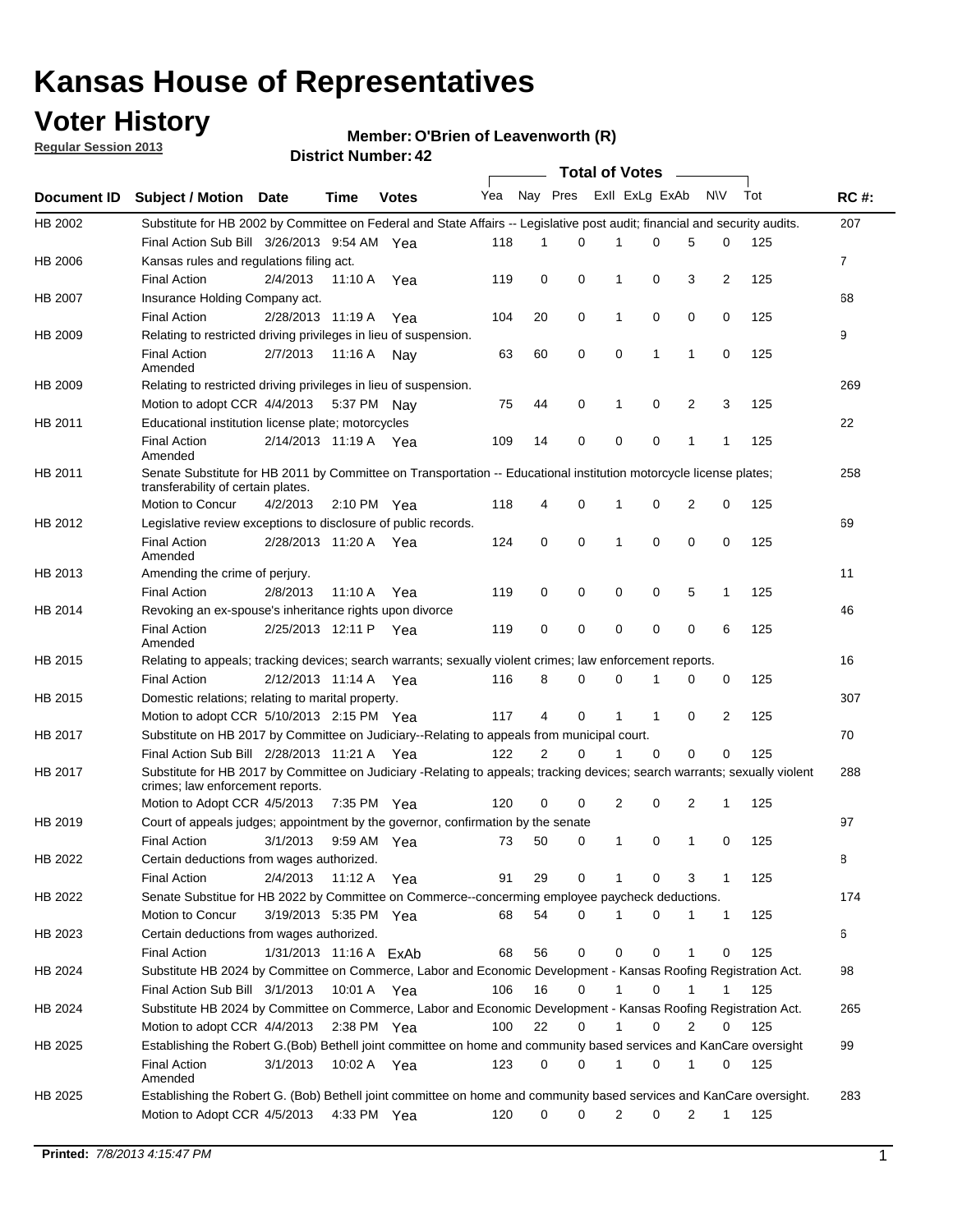## **Voter History**

**Regular Session 2013**

#### **Member: O'Brien of Leavenworth (R)**

|             |                                                                                                                                                                                                                                                        |                       |             |              |     |          | <b>Total of Votes</b> |                |                | $\sim$ |              |     |             |
|-------------|--------------------------------------------------------------------------------------------------------------------------------------------------------------------------------------------------------------------------------------------------------|-----------------------|-------------|--------------|-----|----------|-----------------------|----------------|----------------|--------|--------------|-----|-------------|
| Document ID | <b>Subject / Motion</b>                                                                                                                                                                                                                                | Date                  | <b>Time</b> | <b>Votes</b> | Yea | Nay Pres |                       |                | Exll ExLg ExAb |        | <b>NV</b>    | Tot | <b>RC#:</b> |
| HB 2028     | Providing for venue in Shawnee County District Court in certain forfeiture proceedings                                                                                                                                                                 |                       |             |              |     |          |                       |                |                |        |              |     | 12          |
|             | <b>Final Action</b><br>Amended                                                                                                                                                                                                                         | 2/8/2013              | 11:12 A Yea |              | 119 | 1        | 0                     | $\mathbf 0$    | $\mathbf 0$    | 5      | 0            | 125 |             |
| HB 2028     | Providing for venue in Shawnee County District Court in certain forfeiture proceedings                                                                                                                                                                 |                       |             |              |     |          |                       |                |                |        |              |     | 199         |
|             | Motion to Concur                                                                                                                                                                                                                                       | 3/25/2013 9:36 AM Yea |             |              | 120 | 0        | 0                     | 2              | 0              | 2      | $\mathbf{1}$ | 125 |             |
| HB 2030     | Creating wounded warrior deer hunting permits for injured combat veterans.                                                                                                                                                                             |                       |             |              |     |          |                       |                |                |        |              |     | 25          |
|             | <b>Final Action</b><br>Amended                                                                                                                                                                                                                         | 2/15/2013 11:16 A     |             | Yea          | 115 | 0        | 0                     | 2              | $\overline{2}$ | 3      | 3            | 125 |             |
| HB 2033     | Concerning the regulation of knives                                                                                                                                                                                                                    |                       |             |              |     |          |                       |                |                |        |              |     | 143         |
|             | <b>Final Action</b>                                                                                                                                                                                                                                    | 3/7/2013              | 12:12 P     | Yea          | 93  | 28       | 0                     | 1              | 0              | 3      | 0            | 125 |             |
| HB 2033     | Concerning the regulation of knives.                                                                                                                                                                                                                   |                       |             |              |     |          |                       |                |                |        |              |     | 270         |
|             | Motion to adopt CCR 4/4/2013                                                                                                                                                                                                                           |                       | 5:43 PM Yea |              | 95  | 26       | 0                     | 1              | 0              | 3      | 0            | 125 |             |
| HB 2034     | Human trafficking; crimes of commercial sexual exploitation of a child, selling sexual relations, promoting the sale of sexual<br>relations and buying sexual relations; children in need of care; staff secure faciliies.                             |                       |             |              |     |          |                       |                |                |        |              |     | 17          |
|             | <b>Final Action</b><br>Amended                                                                                                                                                                                                                         | 2/12/2013 11:16 A Yea |             |              | 124 | 0        | 0                     | 0              | 1              | 0      | 0            | 125 |             |
| HB 2034     | S Sub for HB 2034 by Committee on Judiciary - Human trafficking; crimes of commercial sexual exploitation of a child, selling<br>sexual relations, promoting the sale of sexual relations and buying sexual relations; children in need of care; staff |                       |             |              |     |          |                       |                |                |        |              |     | 282         |
|             | Motion to Adopt CCR 4/5/2013 4:18 PM Yea                                                                                                                                                                                                               |                       |             |              | 120 | $\Omega$ | 0                     | 2              | $\mathbf 0$    | 2      | 1            | 125 |             |
| HB 2035     | Cities; experience requirements for plumbers, electricians and certain mechanical contractors.                                                                                                                                                         |                       |             |              |     |          |                       |                |                |        |              |     | 29          |
|             | <b>Final Action</b>                                                                                                                                                                                                                                    | 2/18/2013 11:16 A     |             | Yea          | 117 | 2        | 0                     | 2              | 0              | 4      | 0            | 125 |             |
| HB 2037     | Public property; religious displays; other displays.                                                                                                                                                                                                   |                       |             |              |     |          |                       |                |                |        |              |     | 176         |
|             | <b>Final Action</b>                                                                                                                                                                                                                                    | 3/20/2013 10:27 A     |             | Yea          | 120 | 3        | 0                     | $\mathbf{1}$   | 0              | 1      | 0            | 125 |             |
| HB 2041     | Criminal history record information; definition; municipal court reporting; district court reporting.                                                                                                                                                  |                       |             |              |     |          |                       |                |                |        |              |     | 19          |
|             | <b>Final Action</b>                                                                                                                                                                                                                                    | 2/13/2013 11:23 A     |             | Yea          | 119 | 3        | 0                     | 0              | 0              | 3      | 0            | 125 |             |
| HB 2042     | Appraisal of property for taxation purposes; appeals; changes.                                                                                                                                                                                         |                       |             |              |     |          |                       |                |                |        |              |     | 158         |
|             | <b>Final Action</b><br>Amended                                                                                                                                                                                                                         | 3/18/2013 11:19 A     |             | Yea          | 109 | 12       | 0                     | $\overline{2}$ | 0              | 2      | 0            | 125 |             |
| HB 2043     | Aggravated battery; driving under the influence.                                                                                                                                                                                                       |                       |             |              |     |          |                       |                |                |        |              |     | 100         |
|             | <b>Final Action</b><br>Amended                                                                                                                                                                                                                         | 3/1/2013              | 10:03 A Yea |              | 123 | 0        | 0                     | 1              | $\Omega$       | 1      | 0            | 125 |             |
| HB 2043     | Senate Substitute for HB 2043 by Committee on Judiciary - Attorney general; duties and responsibilities; notice of intent to<br>seek the death penalty.                                                                                                |                       |             |              |     |          |                       |                |                |        |              |     | 271         |
|             | Motion to adopt CCR 4/4/2013                                                                                                                                                                                                                           |                       | 5:48 PM Yea |              | 121 | 0        | 0                     |                | 0              | 3      | 0            | 125 |             |
| HB 2044     | Increasing the penalty for a person who distributes a controlled substance that causes great bodily harm or death.                                                                                                                                     |                       |             |              |     |          |                       |                |                |        |              |     | 101         |
|             | <b>Final Action</b><br>Amended                                                                                                                                                                                                                         | 3/1/2013              | 10:05 A     | Yea          | 112 | 11       | 0                     | 1              | 0              | 1      | 0            | 125 |             |
| HB 2047     | Requiring certain municipalities to vote to increase property tax revenues over previous year when such increase exceeds<br>inflation; publication.                                                                                                    |                       |             |              |     |          |                       |                |                |        |              |     | 186         |
|             | <b>Final Action</b><br>Amended                                                                                                                                                                                                                         | 3/21/2013 11:29 A Yea |             |              | 68  | 53       | 0                     |                | 0              | 3      | 0            | 125 |             |
| HB 2049     | Kansas department of agriculture; increasing certain fees and eliminating sunsets on various program fees.                                                                                                                                             |                       |             |              |     |          |                       |                |                |        |              |     | 59          |
|             | Final Action<br>Amended                                                                                                                                                                                                                                | 2/27/2013 12:23 P Yea |             |              | 77  | 46       | 0                     | 1              | 0              | 1      | 0            | 125 |             |
| HB 2049     | Kansas department of agriculture; increasing certain fees; concerning sunsets on various program fees.                                                                                                                                                 |                       |             |              |     |          |                       |                |                |        |              |     | 324         |
|             | Motion to adopt CCR 6/2/2013                                                                                                                                                                                                                           |                       | 12:28 A     | Yea          | 45  | 64       | 0                     | 1              | 0              | 6      | 9            | 125 |             |
| HB 2050     | Agriculture; agricultural chemical registration; pesticide business liablity insurance; repeal of the Kansas agricultural liming<br>materials act.                                                                                                     |                       |             |              |     |          |                       |                |                |        |              |     | 60          |
|             | <b>Final Action</b><br>Amended                                                                                                                                                                                                                         | 2/27/2013 12:25 P     |             | Yea          | 103 | 20       | 0                     | 1              | 0              | 1      | 0            | 125 |             |
| HB 2051     | Substitute for HB 2051 by Committee on Agriculture and Natural Resources--Amending provisions relating to dams,<br>obstructions, sstreams and water flex accounts and transfer permits.                                                                |                       |             |              |     |          |                       |                |                |        |              |     | 50          |
|             | Final Action Sub Bill 2/26/2013 2:12 PM Yea                                                                                                                                                                                                            |                       |             |              | 117 | 2        | 0                     | 0              | 0              | 0      | 6            | 125 |             |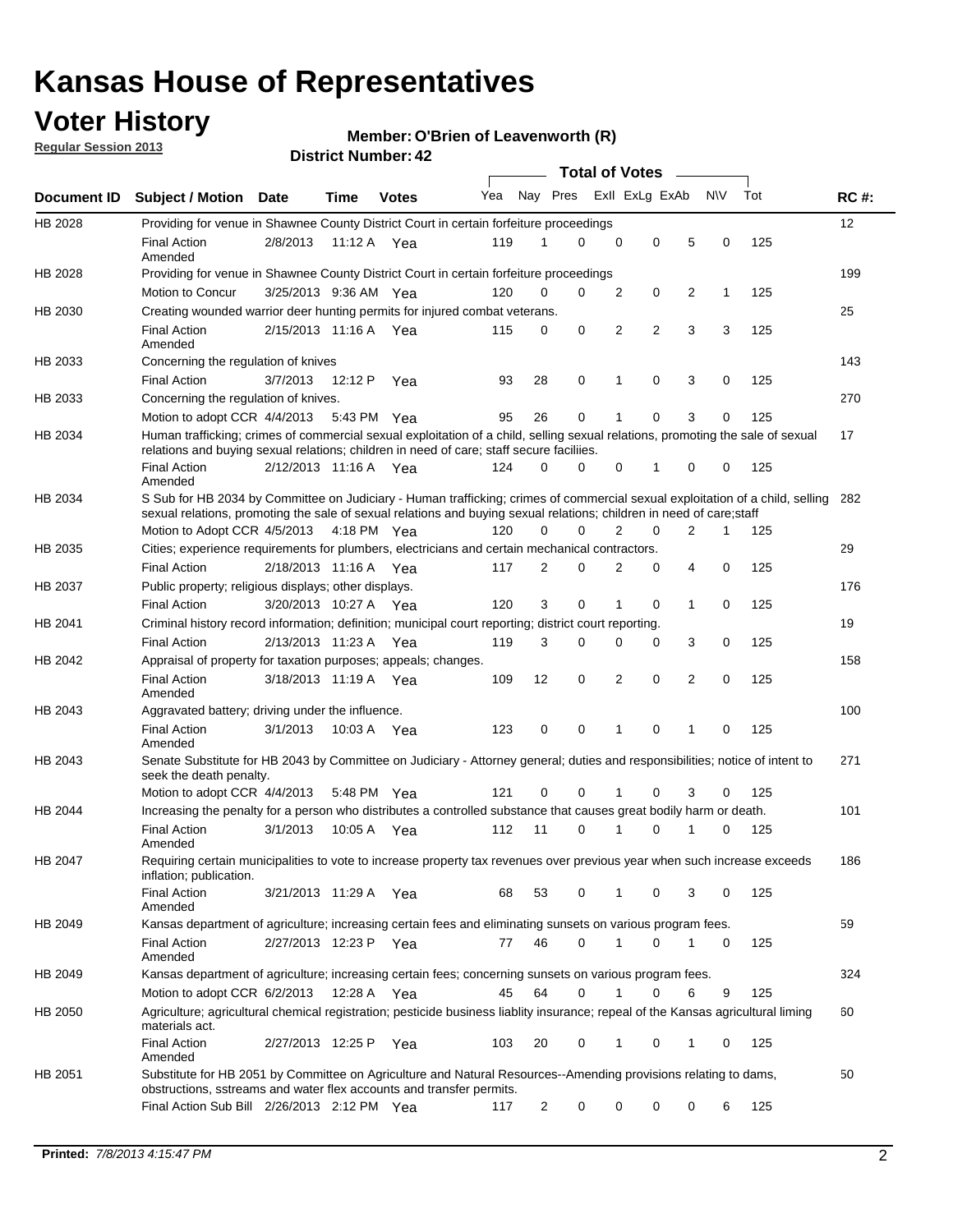## **Voter History**

**O'Brien of Leavenworth (R)**

**Regular Session 2013**

|             |                                                                                                                                                                                                                                          |                       |      | DISTRICT NUMBER: 42 |     |     |             |                  |                |                |              |             |     |             |
|-------------|------------------------------------------------------------------------------------------------------------------------------------------------------------------------------------------------------------------------------------------|-----------------------|------|---------------------|-----|-----|-------------|------------------|----------------|----------------|--------------|-------------|-----|-------------|
| Document ID | <b>Subject / Motion</b>                                                                                                                                                                                                                  | Date                  | Time | <b>Votes</b>        | Yea |     | Nay Pres    | Total of Votes – | Exll ExLg ExAb |                |              | <b>NV</b>   | Tot | <b>RC#:</b> |
| HB 2052     | Discharging a firearm inside or into a city; unlawful acts; exceptions.                                                                                                                                                                  |                       |      |                     |     |     |             |                  |                |                |              |             |     | 155         |
|             | <b>Final Action</b><br>Amended                                                                                                                                                                                                           | 3/14/2013 11:20 A Yea |      |                     | 121 | 2   |             | 0                | $\Omega$       | 0              | 2            | 0           | 125 |             |
| HB 2052     | Senate Substitute for HB 2052 by Committee on Federal and State Affairs - Concerning firearms; personal and family<br>protection act; concealed handguns in public building; other changes; unlawful discharge of a firearm inside city. |                       |      |                     |     |     |             |                  |                |                |              |             |     | 300         |
|             | Motion to Adopt CCR 4/5/2013 10:24 P Yea                                                                                                                                                                                                 |                       |      |                     | 104 | 16  |             | 0                | 2              | 0              | 2            | 1           | 125 |             |
| HB 2055     | Personal and Familly Protection Act; public buildings; adequate security.                                                                                                                                                                |                       |      |                     |     |     |             |                  |                |                |              |             |     | 156         |
|             | <b>Final Action</b><br>Amended                                                                                                                                                                                                           | 3/14/2013 11:26 A Yea |      |                     | 84  | 38  | 0           |                  | 0              | 0              | 2            | 1           | 125 |             |
| HB 2057     | Concerning property taxation; relating to county appraisers; appointing interim appraiser.                                                                                                                                               |                       |      |                     |     |     |             |                  |                |                |              |             |     | 208         |
|             | <b>Final Action</b>                                                                                                                                                                                                                      | 3/26/2013 9:55 AM Yea |      |                     | 119 | 0   |             | 0                |                | $\Omega$       | 5            | 0           | 125 |             |
| HB 2058     | Taxation of helium and certain other gases under mineral severance tax, and prohibition of certain refunds related thereto.                                                                                                              |                       |      |                     |     |     |             |                  |                |                |              |             |     | 159         |
|             | <b>Final Action</b>                                                                                                                                                                                                                      | 3/18/2013 11:21 A Yea |      |                     | 119 | 2   |             | $\Omega$         | 2              | 0              | 2            | 0           | 125 |             |
| HB 2059     | Income tax deductions and modifications and severance tax exemptions; basis of partner's interest and shareholder's stock;<br>statutory clarification.                                                                                   |                       |      |                     |     |     |             |                  |                |                |              |             |     | 14          |
|             | <b>Final Action</b><br>Amended                                                                                                                                                                                                           | 2/11/2013 11:42 A     |      | Yea                 | 122 | 2   | 0           |                  | $\Omega$       | 0              | 1            | 0           | 125 |             |
| HB 2059     | Income tax deductions and modifications and severance tax exemptions; basis of partner's interest and shareholder's stock;<br>statutory clarification.                                                                                   |                       |      |                     |     |     |             |                  |                |                |              |             |     | 293         |
|             | Motion to Concur                                                                                                                                                                                                                         | 4/5/2013              |      | 8:14 PM Nay         | 0   | 120 |             | 0                | 2              | 0              | 2            | 1           | 125 |             |
| HB 2059     | Income tax rates, deductions and credits; rural opportunity zones; sales tax rates and distribution of revenue; severance tax;<br>and property tax exemptions for IRB property and property damaged by natural disaster.                 |                       |      |                     |     |     |             |                  |                |                |              |             |     | 322         |
|             | Motion to adopt CCR 6/2/2013 12:11 A Yea                                                                                                                                                                                                 |                       |      |                     | 69  | 45  |             | 0                | $\mathbf{1}$   | $\Omega$       | 6            | 4           | 125 |             |
| HB 2060     | Prohibiting certain confined persons from receiving food sales tax refunds and homestead property tax refunds.                                                                                                                           |                       |      |                     |     |     |             |                  |                |                |              |             |     | 10          |
|             | <b>Final Action</b><br>Amended                                                                                                                                                                                                           | 2/7/2013              |      | 11:18 A Yea         | 123 | 0   |             | $\Omega$         | 0              | 1              | 1            | $\Omega$    | 125 |             |
| HB 2065     | Creating the crime of home improvement fraud.                                                                                                                                                                                            |                       |      |                     |     |     |             |                  |                |                |              |             |     | 20          |
|             | <b>Final Action</b><br>Amended                                                                                                                                                                                                           | 2/13/2013 11:26 A Yea |      |                     | 106 | 16  | $\mathbf 0$ |                  | 0              | 0              | 3            | $\mathbf 0$ | 125 |             |
| HB 2066     | Physical therapists; evaluation and treatment of patients.                                                                                                                                                                               |                       |      |                     |     |     |             |                  |                |                |              |             |     | 26          |
|             | <b>Final Action</b><br>Amended                                                                                                                                                                                                           | 2/15/2013 11:18 A Yea |      |                     | 98  | 16  | $\mathbf 0$ |                  | 2              | $\overline{2}$ | 3            | 4           | 125 |             |
| HB 2067     | Board of nursing; assistant attorneys general.                                                                                                                                                                                           |                       |      |                     |     |     |             |                  |                |                |              |             |     | 15          |
|             | <b>Final Action</b>                                                                                                                                                                                                                      | 2/11/2013 11:44 A Yea |      |                     | 123 | 1   |             | 0                | 0              | 0              | $\mathbf{1}$ | 0           | 125 |             |
| HB 2069     | Public policy; certain city ordinances and county resolutions declared void.                                                                                                                                                             |                       |      |                     |     |     |             |                  |                |                |              |             |     | 102         |
|             | <b>Final Action</b><br>Amended                                                                                                                                                                                                           | 3/1/2013              |      | 10:06 A Yea         | 92  | 31  |             | 0                | -1             | $\Omega$       | 1            | 0           | 125 |             |
| HB 2069     | Public policy; certain city ordinances and county resolutions declared void.                                                                                                                                                             |                       |      |                     |     |     |             |                  |                |                |              |             |     | 292         |
|             | Motion to Concur                                                                                                                                                                                                                         | 4/5/2013              |      | 8:04 PM Yea         | 88  | 32  |             | 0                | $\overline{2}$ | 0              | 2            | 1           | 125 |             |
| HB 2070     | Appearance bond conditions; surety and bounty hunter regulation.                                                                                                                                                                         |                       |      |                     |     |     |             |                  |                |                |              |             |     | 103         |
|             | <b>Final Action</b><br>Amended                                                                                                                                                                                                           | 3/1/2013              |      | 10:08 A Yea         | 122 | 1   | 0           |                  | 1              | 0              | 1            | 0           | 125 |             |
| HB 2074     | Cities and counties; solid waste disposal areas; restrictions.                                                                                                                                                                           |                       |      |                     |     |     |             |                  |                |                |              |             |     | 139         |
|             | <b>Emergency Final</b><br><b>Action Amend</b>                                                                                                                                                                                            | 3/1/2013              |      | 1:11 PM Yea         | 102 | 19  |             | 0                | $\mathbf{1}$   | 0              | $\mathbf{1}$ | 2           | 125 |             |
| HB 2075     | Cities; qualifications and rehabilitation of abandoned property.                                                                                                                                                                         |                       |      |                     |     |     |             |                  |                |                |              |             |     | 61          |
|             | <b>Final Action</b><br>Amended                                                                                                                                                                                                           | 2/27/2013 12:27 P Yea |      |                     | 72  | 51  |             | 0                | 1              | 0              | 1            | 0           | 125 |             |
| HB 2077     | Granting professional licenses to military service members.                                                                                                                                                                              |                       |      |                     |     |     |             |                  |                |                |              |             |     | 51          |
|             | <b>Final Action</b><br>Amended                                                                                                                                                                                                           | 2/26/2013 2:13 PM Yea |      |                     | 119 | 0   |             | 0                | 2              | 0              | 2            | 2           | 125 |             |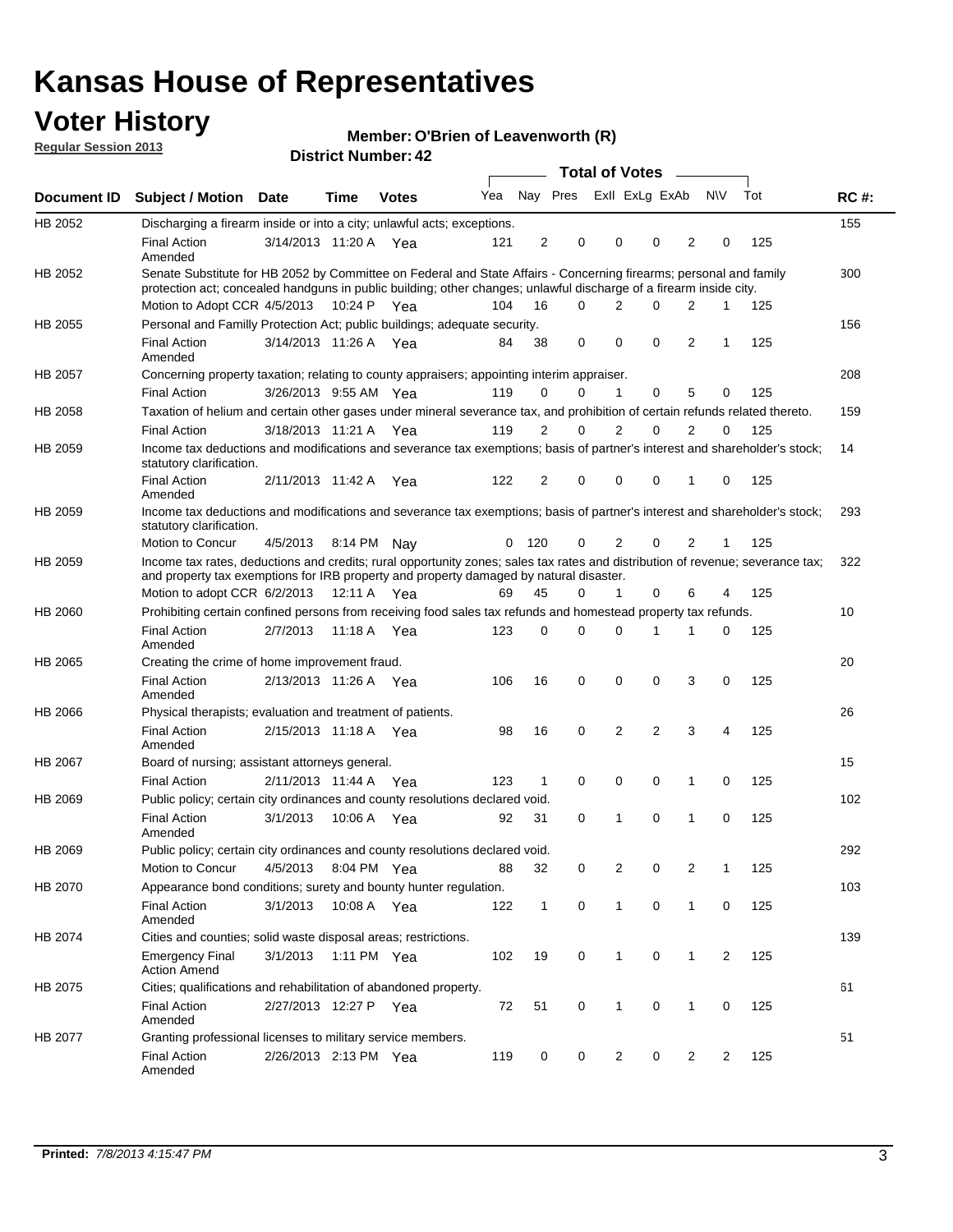## **Voter History**

**Member: O'Brien of Leavenworth (R)** 

**Regular Session 2013**

|                    |                                                                                                                                                                                                       |                       |             |              |     |          |   | <b>Total of Votes</b> |             |              |           |     |             |
|--------------------|-------------------------------------------------------------------------------------------------------------------------------------------------------------------------------------------------------|-----------------------|-------------|--------------|-----|----------|---|-----------------------|-------------|--------------|-----------|-----|-------------|
| <b>Document ID</b> | Subject / Motion Date                                                                                                                                                                                 |                       | <b>Time</b> | <b>Votes</b> | Yea | Nay Pres |   | Exll ExLg ExAb        |             |              | <b>NV</b> | Tot | <b>RC#:</b> |
| HB 2078            | Authorizing certain licensing boards to accept education, training or experience completed in the military towards licensure in<br>this state.                                                        |                       |             |              |     |          |   |                       |             |              |           |     | 52          |
|                    | <b>Final Action</b><br>Amended                                                                                                                                                                        | 2/26/2013 2:14 PM Yea |             |              | 119 | 0        | 0 | 2                     | 0           | 2            | 2         | 125 |             |
| HB 2078            | Authorizing certain licensing boards to accept education, training or experience of military service members towards obtaining 275<br>licensure in this state.                                        |                       |             |              |     |          |   |                       |             |              |           |     |             |
|                    | Motion to adopt CCR 4/5/2013                                                                                                                                                                          |                       | 11:42 A     | Yea          | 120 | 0        | 0 | $\overline{2}$        | 0           | 3            | 0         | 125 |             |
| HB 2081            | Forfeiture of property related to violations of certain criminal acts.                                                                                                                                |                       |             |              |     |          |   |                       |             |              |           |     | 18          |
|                    | <b>Final Action</b><br>Amended                                                                                                                                                                        | 2/12/2013 11:17 A Yea |             |              | 124 | 0        | 0 | 0                     | 1           | 0            | 0         | 125 |             |
| HB 2081            | Forfeiture of property related to violations of certain criminal acts.                                                                                                                                |                       |             |              |     |          |   |                       |             |              |           |     | 306         |
|                    | Motion to adopt CCR 5/10/2013 10:38 A                                                                                                                                                                 |                       |             | Yea          | 121 | 0        | 0 | 1                     | 1           | 2            | 0         | 125 |             |
| HB 2083            | Public employees relations boards; assessment of certain costs.                                                                                                                                       |                       |             |              |     |          |   |                       |             |              |           |     | 104         |
|                    | <b>Final Action</b><br>Amended                                                                                                                                                                        | 3/1/2013              | 10:09 A     | Yea          | 87  | 36       | 0 | 1                     | 0           | 1            | 0         | 125 |             |
| HB 2084            | Tax credits for community services contributions; youth apprenticeship and entrepreneurship.                                                                                                          |                       |             |              |     |          |   |                       |             |              |           |     | 105         |
|                    | <b>Final Action</b><br>Amended                                                                                                                                                                        | 3/1/2013              | 10:11 A Yea |              | 120 | 3        | 0 | 1                     | 0           | 1            | 0         | 125 |             |
| HB 2084            | Tax credits for community services contributions; youth apprenticeship and entrepreneurship.                                                                                                          |                       |             |              |     |          |   |                       |             |              |           |     | 316         |
|                    | Sub Motion to Concur 5/24/2013 9:33 AM Nay                                                                                                                                                            |                       |             |              |     | 5 109    | 0 | 1                     | $\mathbf 0$ | 9            | 1         | 125 |             |
| HB 2086            | Eligible infrastructure costs for tax increment financing and community improvement districts; bond repayment tax revenue<br>pledge requirements.                                                     |                       |             |              |     |          |   |                       |             |              |           |     | 160         |
|                    | <b>Final Action</b>                                                                                                                                                                                   | 3/18/2013 11:24 A     |             | Yea          | 61  | 60       | 0 | 2                     | 0           | 2            | 0         | 125 |             |
| HB 2086            | Eligible infrastructure costs for tax increment financing and community improvement districts; bond repayment tax revenue<br>pledge requirements.                                                     |                       |             |              |     |          |   |                       |             |              |           |     | 173         |
|                    | <b>Final Action</b>                                                                                                                                                                                   | 3/19/2013 5:25 PM     |             | Yea          | 81  | 41       | 0 | 1                     | 0           | 1            | 1         | 125 |             |
| HB 2091            | Publication of delinquent personal property tax statements.                                                                                                                                           |                       |             |              |     |          |   |                       |             |              |           |     | 161         |
|                    | <b>Final Action</b><br>Amended                                                                                                                                                                        | 3/18/2013 11:25 A Nay |             |              | 81  | 40       | 0 | $\overline{2}$        | $\mathbf 0$ | 2            | 0         | 125 |             |
| HB 2093            | Amending the crime of identity theft.                                                                                                                                                                 |                       |             |              |     |          |   |                       |             |              |           |     | 106         |
|                    | <b>Final Action</b><br>Amended                                                                                                                                                                        | 3/1/2013              | 10:12 A Yea |              | 123 | 0        | 0 | 1                     | 0           | 1            | 0         | 125 |             |
| HB 2093            | Senate Substitute for HB 2093 by Committee on Judiciary - Identity theft and identity fraud; unlawful acts concerning<br>computers; DNA testing and exculpatory evidence; murder in the first degree. |                       |             |              |     |          |   |                       |             |              |           |     | 289         |
|                    | Motion to Adopt CCR 4/5/2013 7:49 PM Yea                                                                                                                                                              |                       |             |              | 118 | 2        | 0 | 2                     | 0           | 2            | 1         | 125 |             |
| HB 2094            | Student electronic privacy at public and private postsecondary educational institutions.                                                                                                              |                       |             |              |     |          |   |                       |             |              |           |     | 164         |
|                    | <b>Final Action</b><br>Amended                                                                                                                                                                        | 3/19/2013 10:33 A     |             | Yea          | 123 | 0        | 0 | 1                     | 0           | 1            | 0         | 125 |             |
| HB 2096            | Local governmental entities and investment of public moneys.                                                                                                                                          |                       |             |              |     |          |   |                       |             |              |           |     | 23          |
|                    | <b>Final Action</b>                                                                                                                                                                                   | 2/14/2013 11:21 A Yea |             |              | 123 | 0        | 0 | 0                     | 0           | 1            | 1         | 125 |             |
| HB 2099            | Insurance- updating certain statutory references.                                                                                                                                                     |                       |             |              |     |          |   |                       |             |              |           |     | 71          |
|                    | <b>Final Action</b><br>Amended                                                                                                                                                                        | 2/28/2013 11:23 A Yea |             |              | 124 | 0        | 0 | $\mathbf{1}$          | 0           | 0            | 0         | 125 |             |
| HB 2101            | Interstate transmission siting compact.                                                                                                                                                               |                       |             |              |     |          |   |                       |             |              |           |     | 209         |
|                    | Final Action<br>Amended                                                                                                                                                                               | 3/26/2013 9:56 AM Yea |             |              | 118 | 1        | 0 | 1                     | 0           | 5            | 0         | 125 |             |
| HB 2105            | Substitute HB 2105 by Committee on Commerce, Labor and Economic Development - Employment security law.                                                                                                |                       |             |              |     |          |   |                       |             |              |           |     | 107         |
|                    | Final Action Sub Bill 3/1/2013                                                                                                                                                                        |                       | 10:13 A Yea |              | 88  | 35       | 0 |                       | 0           | 1            | 0         | 125 |             |
| HB 2105            | Substitute HB 2105 by Committee on Commerce, Labor and Economic Development - Employment security law.                                                                                                |                       |             |              |     |          |   |                       |             |              |           |     | 298         |
|                    | Motion to adopt CCR 4/5/2013                                                                                                                                                                          |                       | 9:46 PM Yea |              | 89  | 31       | 0 | 2                     | 0           | 2            | 1         | 125 |             |
| HB 2106            | Portable electronics insurance act.                                                                                                                                                                   |                       |             |              |     |          |   |                       |             |              |           |     | 133         |
|                    | Emergency Final<br>Action                                                                                                                                                                             | 3/1/2013              | 1:03 PM Yea |              | 117 | 4        | 0 | $\mathbf{1}$          | 0           | $\mathbf{1}$ | 2         | 125 |             |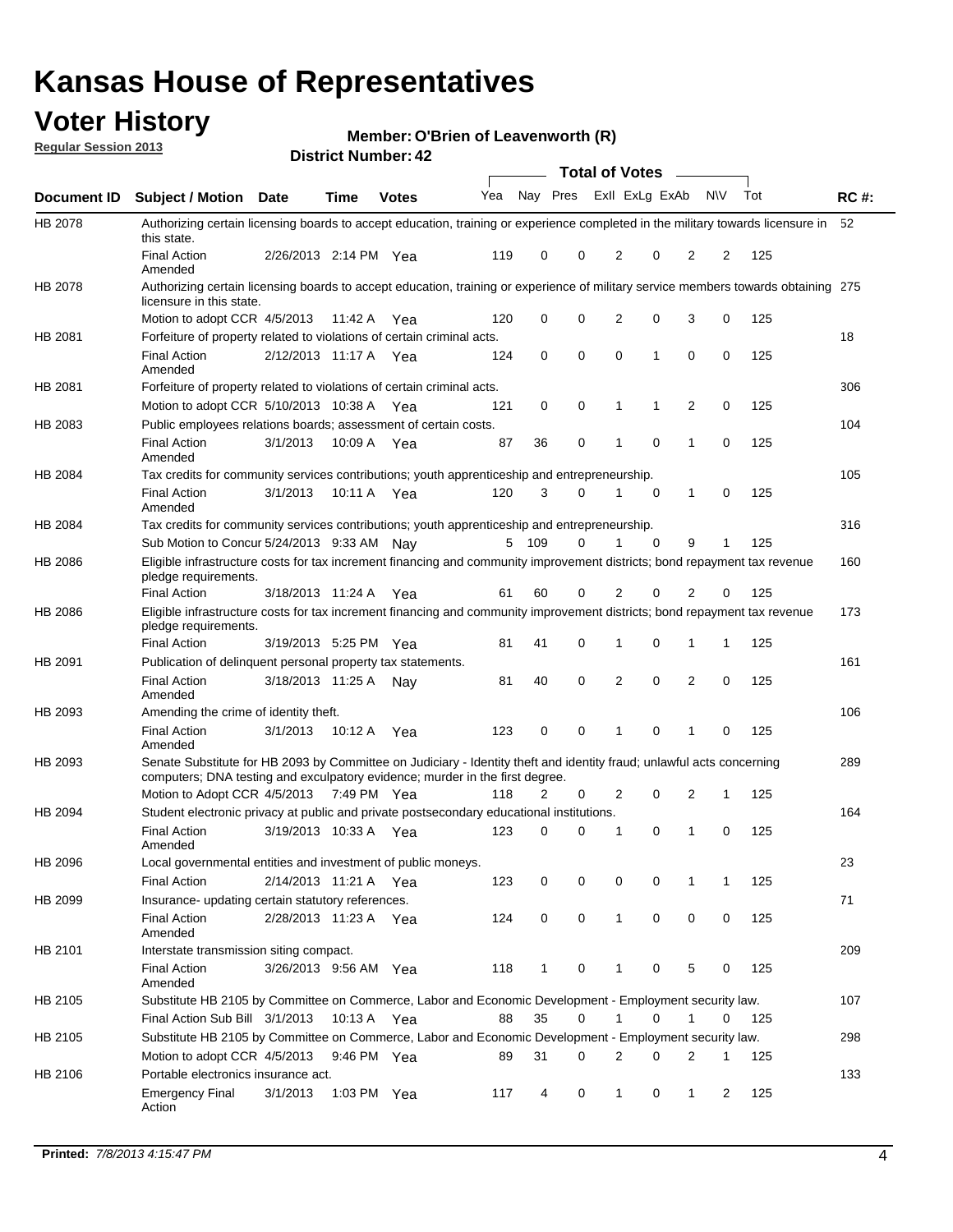## **Voter History**

**O'Brien of Leavenworth (R)**

**Regular Session 2013**

|             |                                                                                                                                                                                                                                                                      |                       |         | <b>DISTRICT NUMBER: 42</b> |     |                |   | Total of Votes – |   |              |                |     |             |
|-------------|----------------------------------------------------------------------------------------------------------------------------------------------------------------------------------------------------------------------------------------------------------------------|-----------------------|---------|----------------------------|-----|----------------|---|------------------|---|--------------|----------------|-----|-------------|
| Document ID | <b>Subject / Motion</b>                                                                                                                                                                                                                                              | Date                  | Time    | <b>Votes</b>               | Yea | Nay Pres       |   | Exll ExLg ExAb   |   |              | <b>NV</b>      | Tot | <b>RC#:</b> |
| HB 2107     | Insurance; enacting the electronic notice and document act.                                                                                                                                                                                                          |                       |         |                            |     |                |   |                  |   |              |                |     | 134         |
|             | <b>Emergency Final</b><br><b>Action Amend</b>                                                                                                                                                                                                                        | 3/1/2013              |         | 1:04 PM Yea                | 121 | 0              | 0 | 1                | 0 | 1            | 2              | 125 |             |
| HB 2107     | Insurance; enacting the electronic notice and document act, return of premiums separate from the notice of adverse<br>underwriting decision, statutory updates, uninsurable health plan increase in lifetime limit, mandate lite, certain company<br>dividend plans. |                       |         |                            |     |                |   |                  |   |              |                |     | 281         |
|             | Motion to Adopt CCR 4/5/2013                                                                                                                                                                                                                                         |                       |         | 4:06 PM Yea                | 69  | 50             | 0 | 2                | 0 | 3            | 1              | 125 |             |
| HB 2109     | School finance; military pupil count.                                                                                                                                                                                                                                |                       |         |                            |     |                |   |                  |   |              |                |     | 108         |
|             | <b>Final Action</b>                                                                                                                                                                                                                                                  | 3/1/2013              | 10:15A  | Yea                        | 104 | 19             | 0 | 1                | 0 | 1            | 0              | 125 |             |
| HB 2109     | Enacting the Kansas children's protection act.                                                                                                                                                                                                                       |                       |         |                            |     |                |   |                  |   |              |                |     | 277         |
|             | Motion to Adopt CCR 4/5/2013                                                                                                                                                                                                                                         |                       | 12:31 P | Yea                        | 116 | $\overline{2}$ | 0 | 2                | 0 | 3            | $\overline{2}$ | 125 |             |
| HB 2112     | Campaign finance; transfer of campaign money to another candidacy.                                                                                                                                                                                                   |                       |         |                            |     |                |   |                  |   |              |                |     | 72          |
|             | <b>Final Action</b><br>Amended                                                                                                                                                                                                                                       | 2/28/2013 11:25 A Yea |         |                            | 95  | 29             | 0 | 1                | 0 | 0            | 0              | 125 |             |
| HB 2114     | Debt setoff; collection assistance fee.                                                                                                                                                                                                                              |                       |         |                            |     |                |   |                  |   |              |                |     | 21          |
|             | <b>Final Action</b>                                                                                                                                                                                                                                                  | 2/13/2013 11:34 A     |         | Nav                        | 90  | 32             | 0 | 0                | 0 | 3            | 0              | 125 |             |
| HB 2115     | Relating to the employment of retired judges and justices.                                                                                                                                                                                                           |                       |         |                            |     |                |   |                  |   |              |                |     | 73          |
|             | <b>Final Action</b>                                                                                                                                                                                                                                                  | 2/28/2013 11:27 A Yea |         |                            | 124 | 0              | 0 | 1                | 0 | 0            | 0              | 125 |             |
| HB 2115     | Courts; employment of retired judges and justices; court debt setoff.                                                                                                                                                                                                |                       |         |                            |     |                |   |                  |   |              |                |     | 309         |
|             | Motion to Adopt CCR 5/14/2013 2:14 PM Yea                                                                                                                                                                                                                            |                       |         |                            | 100 | 13             | 0 | 1                | 0 | 9            | 2              | 125 |             |
| HB 2118     | Preservation of historic property; environs authority deleted.                                                                                                                                                                                                       |                       |         |                            |     |                |   |                  |   |              |                |     | 62          |
|             | <b>Final Action</b>                                                                                                                                                                                                                                                  | 2/27/2013 12:30 P Yea |         |                            | 99  | 24             | 0 | 1                | 0 | 1            | 0              | 125 |             |
| HB 2120     | Updating provisions relating to the Kansas bureau of investigations DNA database.                                                                                                                                                                                    |                       |         |                            |     |                |   |                  |   |              |                |     | 109         |
|             | <b>Final Action</b><br>Amended                                                                                                                                                                                                                                       | 3/1/2013              |         | 10:16 A Yea                | 121 | 2              | 0 | 1                | 0 | 1            | 0              | 125 |             |
| HB 2120     | Updating provisions relating to DNA collection and DNA evidence; amending the definition of a bet for purposes of the Kansas 302<br>criminal code; sentencing for possession of a firearm during a drug felony                                                       |                       |         |                            |     |                |   |                  |   |              |                |     |             |
|             | Motion to adopt CCR 5/9/2013 11:32 A Nay                                                                                                                                                                                                                             |                       |         |                            | 74  | 49             | 0 | 1                | 0 | $\mathbf{1}$ | 0              | 125 |             |
| HB 2122     | Real estate brokers and salespersons; licensing requirements; sales transaction requirements.                                                                                                                                                                        |                       |         |                            |     |                |   |                  |   |              |                |     | 37          |
|             | <b>Final Action</b><br>Amended                                                                                                                                                                                                                                       | 2/20/2013 11:13 A Yea |         |                            | 121 | 1              | 0 |                  | 0 | 2            | 0              | 125 |             |
| HB 2125     | Increasing real estate broker's and salesperson's license fees.                                                                                                                                                                                                      |                       |         |                            |     |                |   |                  |   |              |                |     | 38          |
|             | <b>Final Action</b>                                                                                                                                                                                                                                                  | 2/20/2013 12:16 P     |         | Nav                        | 71  | 50             | 1 | 0                | 0 | 0            | 3              | 125 |             |
| HB 2128     | Open records act; exceptions.                                                                                                                                                                                                                                        |                       |         |                            |     |                |   |                  |   |              |                |     | 74          |
|             | <b>Final Action</b><br>Amended                                                                                                                                                                                                                                       | 2/28/2013 11:28 A     |         | Yea                        | 124 | 0              | 0 | 1                | 0 | 0            | 0              | 125 |             |
| HB 2128     | Open records act; exceptions.                                                                                                                                                                                                                                        |                       |         |                            |     |                |   |                  |   |              |                |     | 259         |
|             | Motion to Concur                                                                                                                                                                                                                                                     | 4/3/2013              | 10:29 A | Yea                        | 119 | 0              | 0 | 1                | 0 | 3            | 2              | 125 |             |
| HB 2130     | Elections; petition circulators.                                                                                                                                                                                                                                     |                       |         |                            |     |                |   |                  |   |              |                |     | 30          |
|             | Final Action                                                                                                                                                                                                                                                         | 2/18/2013 11:17 A     |         | Yea                        | 118 | $\mathbf{1}$   | 0 | $\overline{2}$   | 0 | 4            | 0              | 125 |             |
| HB 2135     | Property tax exemption; military housing.                                                                                                                                                                                                                            |                       |         |                            |     |                |   |                  |   |              |                |     | 162         |
|             | <b>Final Action</b>                                                                                                                                                                                                                                                  | 3/18/2013 11:27 A     |         | Yea                        | 117 | 4              | 0 | $\overline{c}$   | 0 | 2            | 0              | 125 |             |
| HB 2138     | Repealing statutes related to oil and gas.                                                                                                                                                                                                                           |                       |         |                            |     |                |   |                  |   |              |                |     | 53          |
|             | <b>Final Action</b><br>Amended                                                                                                                                                                                                                                       | 2/26/2013 2:16 PM Yea |         |                            | 119 | 0              | 0 | $\overline{c}$   | 0 | 2            | $\overline{2}$ | 125 |             |
| HB 2139     | Canceled warrants.                                                                                                                                                                                                                                                   |                       |         |                            |     |                |   |                  |   |              |                |     | 75          |
|             | <b>Final Action</b><br>Amended                                                                                                                                                                                                                                       | 2/28/2013 11:30 A     |         | Yea                        | 99  | 25             | 0 | $\mathbf{1}$     | 0 | 0            | 0              | 125 |             |
| HB 2139     | Canceled warrants.                                                                                                                                                                                                                                                   |                       |         |                            |     |                |   |                  |   |              |                |     | 266         |
|             | Motion to Concur                                                                                                                                                                                                                                                     | 4/4/2013              | 2:40 PM | Yea                        | 114 | 8              | 0 | 1                | 0 | 2            | 0              | 125 |             |
| HB 2140     | Repealing K.S.A. 72-60b03                                                                                                                                                                                                                                            |                       |         |                            |     |                |   |                  |   |              |                |     | 39          |
|             | Final Action                                                                                                                                                                                                                                                         | 2/20/2013 12:17 P     |         | Yea                        | 122 | 0              | 0 | 0                | 0 | 0            | 3              | 125 |             |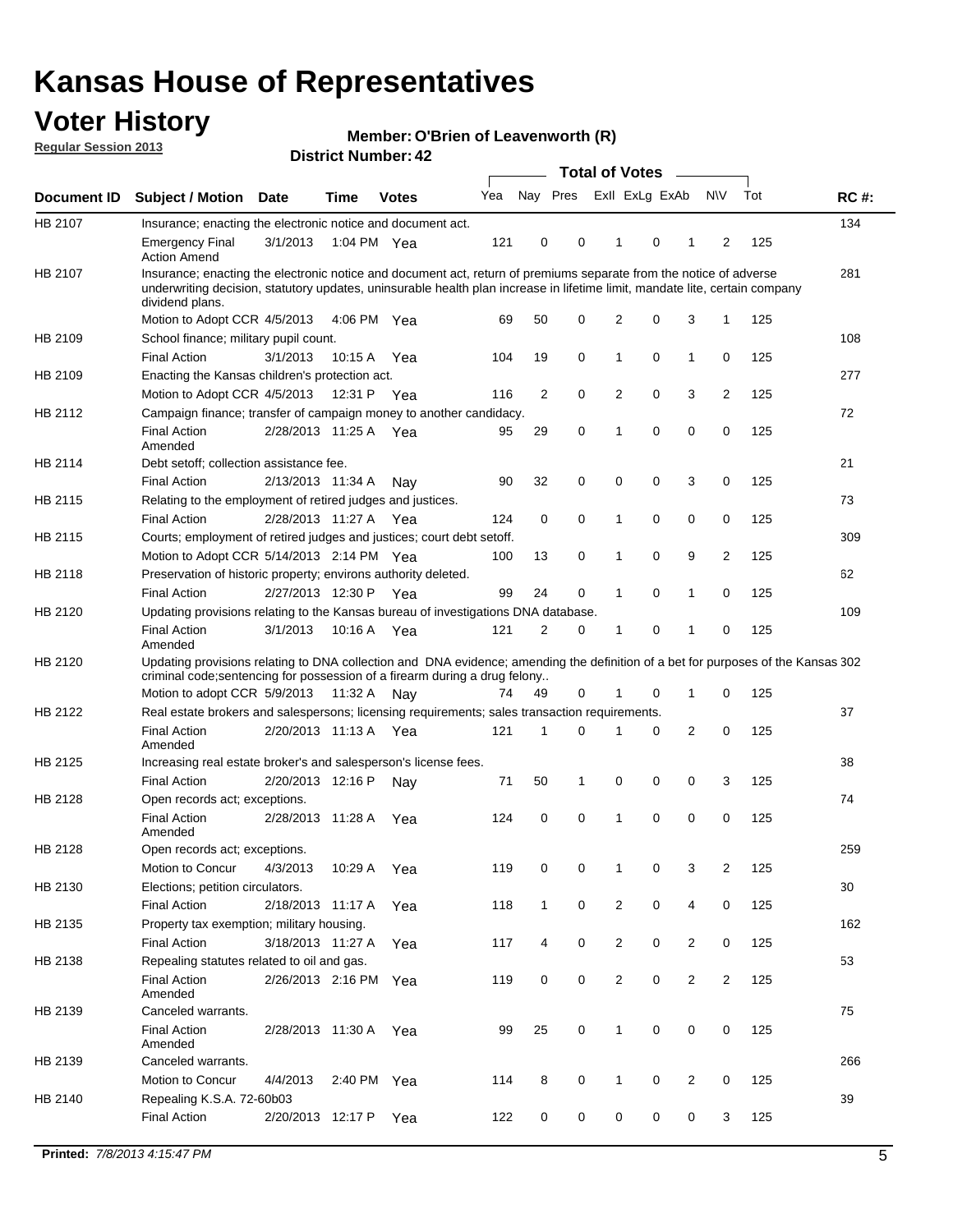## **Voter History**

**Member: O'Brien of Leavenworth (R)** 

**Regular Session 2013**

|             |                                                                                                                                              |          |                       |              |     |             | <b>Total of Votes</b>   |              |   | $\sim 100$ m $^{-1}$ |           |     |             |
|-------------|----------------------------------------------------------------------------------------------------------------------------------------------|----------|-----------------------|--------------|-----|-------------|-------------------------|--------------|---|----------------------|-----------|-----|-------------|
| Document ID | <b>Subject / Motion Date</b>                                                                                                                 |          | Time                  | <b>Votes</b> | Yea |             | Nay Pres ExII ExLg ExAb |              |   |                      | <b>NV</b> | Tot | <b>RC#:</b> |
| HB 2141     | Repealer; elections process for certain unified school districts.                                                                            |          |                       |              |     |             |                         |              |   |                      |           |     | 24          |
|             | <b>Final Action</b>                                                                                                                          |          | 2/14/2013 11:23 A Yea |              | 123 | 0           | 0                       | 0            | 0 | 1                    | 1         | 125 |             |
| HB 2142     | Certain educational statutes concerning USD land transfers and higher education loan and grant programs.                                     |          |                       |              |     |             |                         |              |   |                      |           |     | 40          |
|             | <b>Final Action</b>                                                                                                                          |          | 2/20/2013 12:19 P Yea |              | 122 | 0           | 0                       | 0            | 0 | $\Omega$             | 3         | 125 |             |
| HB 2143     | Repealing outdated provisions relating to the purchase of certain real estate by the department of corrections.                              |          |                       |              |     |             |                         |              |   |                      |           |     | 34          |
|             | <b>Final Action</b>                                                                                                                          |          | 2/20/2013 11:09 A Yea |              | 122 | 0           | 0                       | 1            | 0 | $\overline{2}$       | 0         | 125 |             |
| HB 2144     | Repealing unnecessary statutes relating to juveniles.                                                                                        |          |                       |              |     |             |                         |              |   |                      |           |     | 76          |
|             | <b>Final Action</b>                                                                                                                          |          | 2/28/2013 11:32 A Yea |              | 124 | $\mathbf 0$ | 0                       | 1            | 0 | 0                    | 0         | 125 |             |
| HB 2145     | Repealing K.S.A. 75-5028; concerning the sale of real estate by the secretary of transportation.                                             |          |                       |              |     |             |                         |              |   |                      |           |     | 35          |
|             | <b>Final Action</b>                                                                                                                          |          | 2/20/2013 11:11 A Yea |              | 122 | 0           | 0                       | 1            | 0 | 2                    | 0         | 125 |             |
| HB 2146     | Repealing the cancer drug repository program K.S.A. 2012 Supp. 65-1664 through 65-1667 and amending K.S.A. 2012 Supp. 77<br>65-1636.         |          |                       |              |     |             |                         |              |   |                      |           |     |             |
|             | <b>Final Action</b>                                                                                                                          |          | 2/28/2013 11:33 A     | Yea          | 124 | 0           | 0                       | 1            | 0 | 0                    | 0         | 125 |             |
| HB 2147     | Repealer; use of metric system on certain road signs and markers, moving of heavy vehicles on bridges or culverts, interstate 94<br>bridges. |          |                       |              |     |             |                         |              |   |                      |           |     |             |
|             | <b>Final Action</b>                                                                                                                          | 3/1/2013 |                       | 9:52 AM Yea  | 123 | $\mathbf 0$ | 0                       |              | 0 | 1                    | 0         | 125 |             |
| HB 2148     | Repealers; postsecondary education scholarship provisions.                                                                                   |          |                       |              |     |             |                         |              |   |                      |           |     | 41          |
|             | <b>Final Action</b>                                                                                                                          |          | 2/20/2013 12:21 P     | Yea          | 106 | 16          | 0                       | $\mathbf 0$  | 0 | $\mathbf 0$          | 3         | 125 |             |
| HB 2149     | Repealers; postsecondary education student loans and tuition grants.                                                                         |          |                       |              |     |             |                         |              |   |                      |           |     | 42          |
|             | <b>Final Action</b>                                                                                                                          |          | 2/20/2013 12:22 P     | Yea          | 108 | 14          | 0                       | 0            | 0 | $\Omega$             | 3         | 125 |             |
| HB 2149     | Repealing a \$500,000 transfer from highway patrol training center fund to the state general fund.                                           |          |                       |              |     |             |                         |              |   |                      |           |     | 314         |
|             | Motion to Concur                                                                                                                             |          | 5/23/2013 10:22 A Yea |              | 113 | 0           | 0                       |              | 0 | 8                    | 3         | 125 |             |
| HB 2150     | Repealers; workforce development loan program act.                                                                                           |          |                       |              |     |             |                         |              |   |                      |           |     | 78          |
|             | <b>Final Action</b>                                                                                                                          |          | 2/28/2013 11:34 A Yea |              | 94  | 30          | 0                       | 1            | 0 | 0                    | 0         | 125 |             |
| HB 2150     | Senate Substitute for HB 2150 by Committee on Commerce--Concerning the Kansas employment first oversight commission.                         |          |                       |              |     |             |                         |              |   |                      |           |     | 267         |
|             | Motion to Concur                                                                                                                             |          | 4/4/2013 2:44 PM Yea  |              | 110 | 12          | 0                       | 1            | 0 | 2                    | 0         | 125 |             |
| HB 2151     | Repealers; report on medically underserved areas of the state.                                                                               |          |                       |              |     |             |                         |              |   |                      |           |     | 63          |
|             | <b>Final Action</b>                                                                                                                          |          | 2/27/2013 12:31 P     | Yea          | 123 | 0           | 0                       | 1            | 0 | 1                    | 0         | 125 |             |
| HB 2152     | Repealer: uniform land sales practices act.                                                                                                  |          |                       |              |     |             |                         |              |   |                      |           |     | 36          |
|             | <b>Final Action</b>                                                                                                                          |          | 2/20/2013 11:12 A     | Yea          | 122 | 0           | 0                       | 1            | 0 | 2                    | 0         | 125 |             |
| HB 2153     | Unused medications act; dontating entities.                                                                                                  |          |                       |              |     |             |                         |              |   |                      |           |     | 64          |
|             | <b>Final Action</b><br>Amended                                                                                                               |          | 2/27/2013 12:33 P     | Yea          | 123 | 0           | 0                       | 1            | 0 | $\mathbf{1}$         | 0         | 125 |             |
| HB 2154     | Senate Substitute for HB 2154 by Committee on Public Health and Welfare--Cosmetology; relating to licensure and renewal of 31                |          |                       |              |     |             |                         |              |   |                      |           |     |             |
|             | persons, salons and clinics.                                                                                                                 |          |                       |              |     |             |                         |              |   |                      |           |     |             |
|             | <b>Final Action</b><br>Amended                                                                                                               |          | 2/18/2013 11:19 A     | Yea          | 119 | 0           | 0                       | 2            | 0 | 4                    | 0         | 125 |             |
| HB 2155     | Cosmetology; relating to licensure and renewal.                                                                                              |          |                       |              |     |             |                         |              |   |                      |           |     | 32          |
|             | <b>Final Action</b><br>Amended                                                                                                               |          | 2/18/2013 11:21 A Yea |              | 119 | 0           | 0                       | 2            | 0 |                      | 0         | 125 |             |
| HB 2156     | Repealers; school finance; area vocational school fund; local effort as applied to U.S.D. No. 450                                            |          |                       |              |     |             |                         |              |   |                      |           |     | 43          |
|             | <b>Final Action</b>                                                                                                                          |          | 2/20/2013 12:23 P Yea |              | 122 | 0           | 0                       | 0            | 0 | 0                    | 3         | 125 |             |
|             | Quality care assessment on skilled nursing care facilities.                                                                                  |          |                       |              |     |             |                         |              |   |                      |           |     | 144         |
| HB 2160     |                                                                                                                                              |          |                       |              |     |             |                         |              |   |                      |           |     |             |
|             | <b>Final Action</b>                                                                                                                          | 3/7/2013 |                       | 12:13 P Yea  | 100 | 21          | 0                       | 1            | 0 | 3                    | 0         | 125 |             |
| HB 2162     | Prohibition on use of state appropriated moneys to lobby relating to gun control at federal, state and local ogvernment level.               |          |                       |              |     |             |                         |              |   |                      |           |     | 79          |
|             | <b>Final Action</b><br>Amended                                                                                                               |          | 2/28/2013 11:36 A Yea |              | 120 | 4           | 0                       | 1            | 0 | 0                    | 0         | 125 |             |
| HB 2162     | Prohibition on use of state appropriated moneys to lobby at federal, state and local government levels relating to gun control.              |          |                       |              |     |             |                         |              |   |                      |           |     | 312         |
|             | Motion to adopt CCR 5/21/2013 2:52 PM Yea                                                                                                    |          |                       |              | 83  | 28          | 0                       |              | 0 | 13                   | 0         | 125 |             |
| HB 2163     | Relating to garnishment proceedings.                                                                                                         |          |                       |              |     |             |                         |              |   |                      |           |     | 80          |
|             | <b>Final Action</b>                                                                                                                          |          | 2/28/2013 11:37 A Yea |              | 124 | 0           | 0                       | $\mathbf{1}$ | 0 | 0                    | 0         | 125 |             |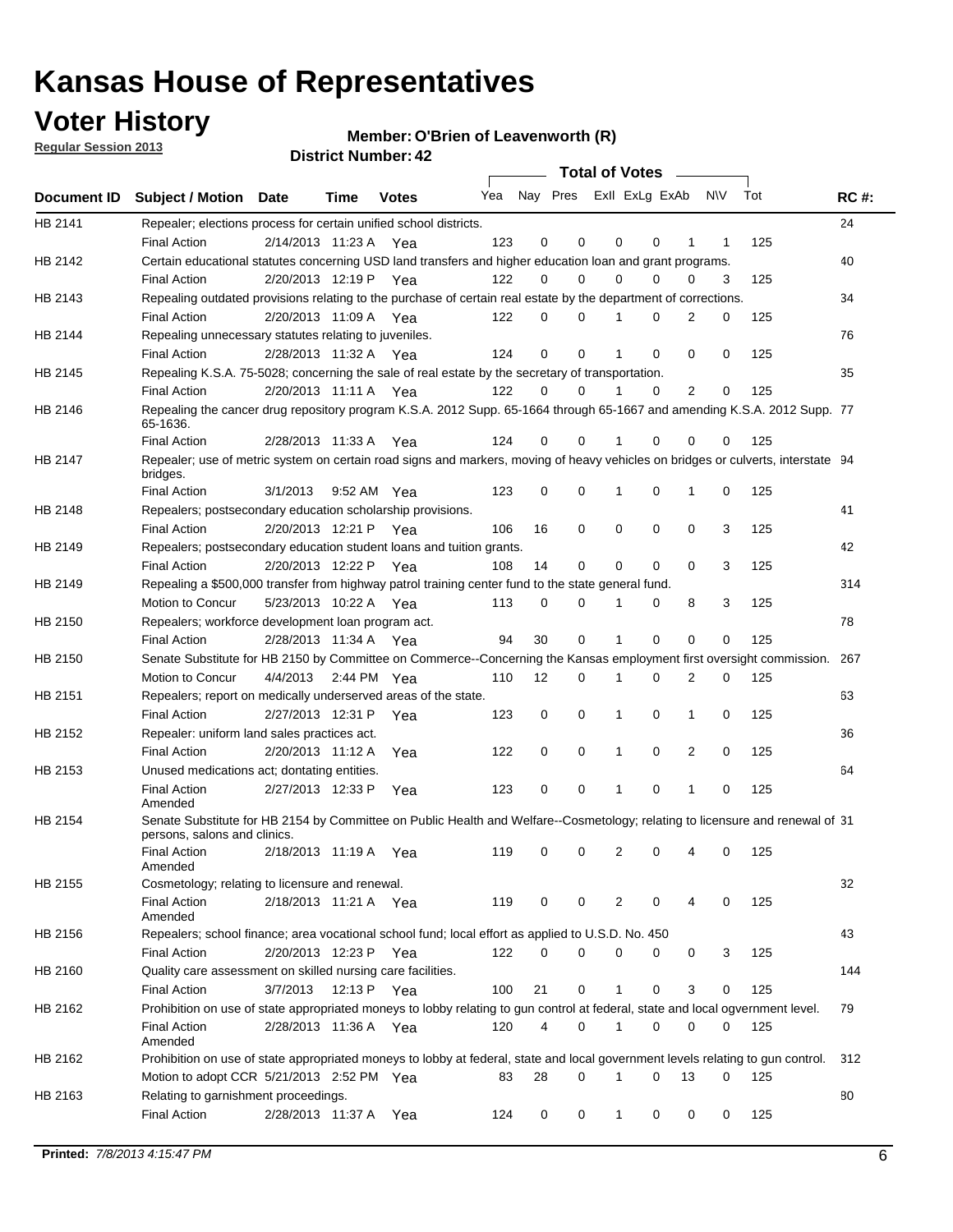## **Voter History**

**Regular Session 2013**

#### **Member: O'Brien of Leavenworth (R)**

|             |                                                                                                                                                                                                                                    |                       |             |              |     |              |   | <b>Total of Votes</b> |          | $\sim$         |                |     |     |
|-------------|------------------------------------------------------------------------------------------------------------------------------------------------------------------------------------------------------------------------------------|-----------------------|-------------|--------------|-----|--------------|---|-----------------------|----------|----------------|----------------|-----|-----|
| Document ID | Subject / Motion Date                                                                                                                                                                                                              |                       | <b>Time</b> | <b>Votes</b> | Yea | Nay Pres     |   | Exll ExLg ExAb        |          |                | <b>NV</b>      | Tot | RC# |
| HB 2164     | Relating to jurors; information disqualifying prospective juror from jury service.                                                                                                                                                 |                       |             |              |     |              |   |                       |          |                |                |     | 47  |
|             | <b>Final Action</b><br>Amended                                                                                                                                                                                                     | 2/25/2013 12:12 P Yea |             |              | 75  | 45           | 0 | 0                     | 0        | 0              | 5              | 125 |     |
| HB 2164     | Juries and grand juries.                                                                                                                                                                                                           |                       |             |              |     |              |   |                       |          |                |                |     | 284 |
|             | Motion to Adopt CCR 4/5/2013                                                                                                                                                                                                       |                       | 5:53 PM Yea |              | 92  | 28           | 0 | 2                     | 0        | 2              | 1              | 125 |     |
| HB 2166     | Sub HB 2166 by Committee on Judiciary -- Relating to the medical assistance recovery program.                                                                                                                                      |                       |             |              |     |              |   |                       |          |                |                |     | 165 |
|             | Final Action Sub Bill 3/19/2013 10:34 A Yea<br>Amended                                                                                                                                                                             |                       |             |              | 112 | 11           | 0 |                       | 0        | 1              | 0              | 125 |     |
| HB 2167     | Establishing Native American legislative day at the capitol.                                                                                                                                                                       |                       |             |              |     |              |   |                       |          |                |                |     | 54  |
|             | <b>Final Action</b>                                                                                                                                                                                                                | 2/26/2013 2:17 PM Yea |             |              | 119 | 0            | 0 | 2                     | 0        | 2              | $\overline{2}$ | 125 |     |
| HB 2167     | Senate Substitute for HB 2167 by Committee on Federal and State Affairs -- Concerning fireworks; regulations thereof.                                                                                                              |                       |             |              |     |              |   |                       |          |                |                |     | 261 |
|             | Motion to Concur                                                                                                                                                                                                                   | 4/4/2013              | 11:11 A     | Yea          | 100 | 23           | 0 |                       | 0        | 1              | 0              | 125 |     |
| HB 2169     | Allowing for proceedings to determine final disposition of prisoner's pending probation revocations.                                                                                                                               |                       |             |              |     |              |   |                       |          |                |                |     | 49  |
|             | <b>Final Action</b>                                                                                                                                                                                                                | 2/26/2013 2:10 PM Yea |             |              | 119 | 0            | 0 | 0                     | 0        | 0              | 6              | 125 |     |
| HB 2170     | Concerning sentencing dispositions, probation and postrelease supervision.                                                                                                                                                         |                       |             |              |     |              |   |                       |          |                |                |     | 110 |
|             | <b>Final Action</b><br>Amended                                                                                                                                                                                                     | 3/1/2013              | 10:23 A Yea |              | 79  | 44           | 0 | $\mathbf 1$           | 0        | 1              | 0              | 125 |     |
| HB 2170     | Concerning sentencing dispositions, probation and postrelease supervision.                                                                                                                                                         |                       |             |              |     |              |   |                       |          |                |                |     | 256 |
|             | Motion to Concur                                                                                                                                                                                                                   | 4/1/2013              | 10:54 A Yea |              | 75  | 44           | 0 | 1                     | 0        | $\overline{2}$ | 3              | 125 |     |
| HB 2172     | Cemeteries; cemetery corporations and cemetery merchandise.                                                                                                                                                                        |                       |             |              |     |              |   |                       |          |                |                |     | 81  |
|             | <b>Final Action</b><br>Amended                                                                                                                                                                                                     | 2/28/2013 11:38 A Yea |             |              | 124 | 0            | 0 | 1                     | $\Omega$ | $\Omega$       | $\mathbf 0$    | 125 |     |
| HB 2176     | The Eisenhower foundation license plate.                                                                                                                                                                                           |                       |             |              |     |              |   |                       |          |                |                |     | 57  |
|             | <b>Final Action</b>                                                                                                                                                                                                                | 2/27/2013 12:11 P     |             | Yea          | 112 | 11           | 0 | 0                     | 0        | 1              | 1              | 125 |     |
| HB 2177     | Relating to motor carriers; concerning safety rules and regulations; certificates of convenience and necessity; transportation of 55<br>certain materials.                                                                         |                       |             |              |     |              |   |                       |          |                |                |     |     |
|             | <b>Final Action</b><br>Amended                                                                                                                                                                                                     | 2/26/2013 2:18 PM Yea |             |              | 119 | 0            | 0 | 2                     | 0        | 2              | 2              | 125 |     |
| HB 2179     | Amending the secretary of labor's role of taking assignment of wage claims.                                                                                                                                                        |                       |             |              |     |              |   |                       |          |                |                |     | 111 |
|             | <b>Final Action</b><br>Amended                                                                                                                                                                                                     | 3/1/2013              | 10:24 A Yea |              | 87  | 36           | 0 | $\mathbf 1$           | $\Omega$ | 1              | 0              | 125 |     |
| HB 2181     | Authorizing licensing bodies to accept certain online distance education courses towards licensure for military service member 55<br>applicants                                                                                    |                       |             |              |     |              |   |                       |          |                |                |     |     |
|             | <b>Final Action</b>                                                                                                                                                                                                                | 2/27/2013 12:34 P     |             | Yea          | 123 | 0            | 0 | 1                     | 0        | 1              | 0              | 125 |     |
| HB 2182     | Relating to grand juries.                                                                                                                                                                                                          |                       |             |              |     |              |   |                       |          |                |                |     | 152 |
|             | <b>Final Action</b><br>Amended                                                                                                                                                                                                     | 3/13/2013 11:20 A     |             | Yea          | 100 | 24           | 0 | 0                     | 0        | 1              | 0              | 125 |     |
| HB 2183     | Substitute HB 2183 by Committee on Health and Human Services - - designation and control of infectious and contagious<br>diseases.                                                                                                 |                       |             |              |     |              |   |                       |          |                |                |     | 112 |
|             | Final Action Sub Bill 3/1/2013<br>Amended                                                                                                                                                                                          |                       | 10:26 A Yea |              | 122 | $\mathbf{1}$ | 0 | $\mathbf{1}$          | 0        | 1              | 0              | 125 |     |
| HB 2183     | Substitute HB 2183 by Committee on Health and Human Services -- department of health and environment statutory duties<br>and functions, infectious and contagious diseases, laboratory services, health information technology and |                       |             |              |     |              |   |                       |          |                |                |     | 297 |
|             | Motion to Adopt CCR 4/5/2013                                                                                                                                                                                                       |                       | 9:37 PM Yea |              | 120 | 0            | 0 | 2                     | 0        | 2              | $\mathbf{1}$   | 125 |     |
| HB 2185     | Consolidation of citites and counties; dual majority vote.                                                                                                                                                                         |                       |             |              |     |              |   |                       |          |                |                |     | 113 |
|             | <b>Final Action</b><br>Amended                                                                                                                                                                                                     | 3/1/2013              | 10:27 A Yea |              | 119 | 4            | 0 | $\mathbf{1}$          | 0        | $\mathbf{1}$   | 0              | 125 |     |
| HB 2193     | Public facilities; accessiblity standards for disabled persons.                                                                                                                                                                    |                       |             |              |     |              |   |                       |          |                |                |     | 145 |
|             | <b>Final Action</b>                                                                                                                                                                                                                | 3/7/2013              | 12:14 P     | Yea          | 121 | 0            | 0 | 1                     | 0        | 3              | 0              | 125 |     |
| HB 2195     | Claims against the state; 2012 Joint Committee recommendations.                                                                                                                                                                    |                       |             |              |     |              |   |                       |          |                |                |     | 146 |
|             | <b>Final Action</b><br>Amended                                                                                                                                                                                                     | 3/7/2013              | 12:16 P Yea |              | 110 | 10           | 0 | $\mathbf{1}$          | 0        | 3              | 1              | 125 |     |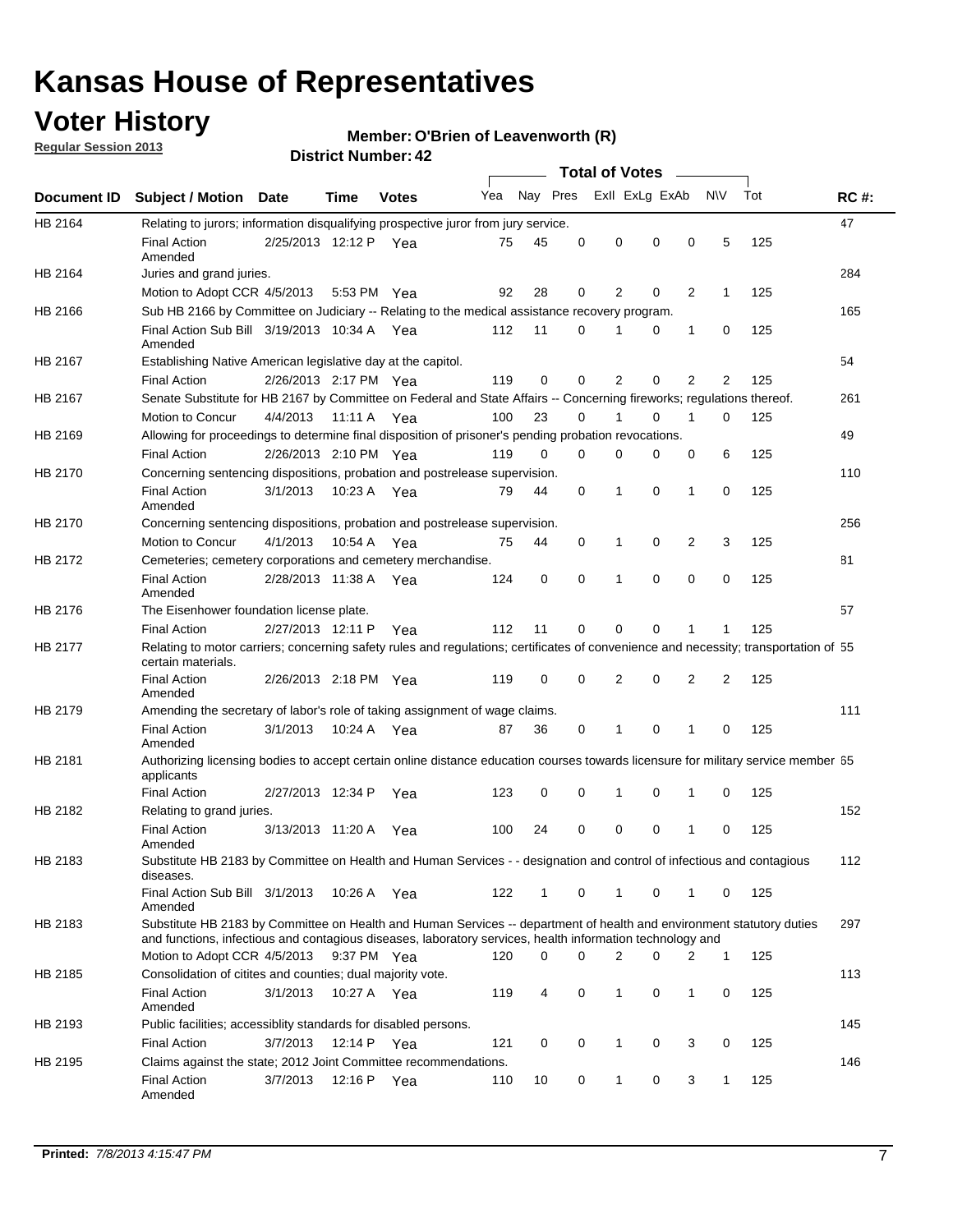## **Voter History**

**Member: O'Brien of Leavenworth (R)** 

**Regular Session 2013**

|             |                                                                                                                                                                                                                |                       |             |              |     |              |   | <b>Total of Votes</b> |             |                |                |     |             |
|-------------|----------------------------------------------------------------------------------------------------------------------------------------------------------------------------------------------------------------|-----------------------|-------------|--------------|-----|--------------|---|-----------------------|-------------|----------------|----------------|-----|-------------|
| Document ID | <b>Subject / Motion Date</b>                                                                                                                                                                                   |                       | Time        | <b>Votes</b> | Yea | Nay Pres     |   | Exll ExLg ExAb        |             |                | <b>NV</b>      | Tot | <b>RC#:</b> |
| HB 2197     | Kansas state high school activities association; membership of board of directors and executive board.                                                                                                         |                       |             |              |     |              |   |                       |             |                |                |     | 249         |
|             | <b>Emergency Final</b><br><b>Action Amend</b>                                                                                                                                                                  | 3/26/2013 8:46 PM Yea |             |              | 69  | 53           | 0 |                       | 0           | 2              | 0              | 125 |             |
| HB 2199     | Second amendment protection act.                                                                                                                                                                               |                       |             |              |     |              |   |                       |             |                |                |     | 157         |
|             | <b>Final Action</b><br>Amended                                                                                                                                                                                 | 3/14/2013 11:34 A     |             | Yea          | 94  | 29           | 0 | 0                     | 0           | 2              | 0              | 125 |             |
| HB 2199     | Senate Substitute for HB 2199 by Committee on Federal and State Affairs--Secretary of Administration; successor; diretor of<br>accounts and reports; certain rules and regulations; Kansas liquor control act. |                       |             |              |     |              |   |                       |             |                |                |     | 313         |
|             | Motion to adopt CCR 5/22/2013 2:17 PM Yea                                                                                                                                                                      |                       |             |              | 89  | 23           | 0 | 1                     | 0           | 12             | 0              | 125 |             |
| HB 2200     | Executive chief information technology officer; office of information tehcnology services.                                                                                                                     |                       |             |              |     |              |   |                       |             |                |                |     | 114         |
|             | <b>Final Action</b><br>Amended                                                                                                                                                                                 | 3/1/2013              | 10:28 A     | Yea          | 121 | 2            | 0 | $\mathbf 1$           | 0           | 1              | 0              | 125 |             |
| HB 2201     | Telecommunications; regulation by the state corporation commission and distributions from the Kansas universal service<br>fund.                                                                                |                       |             |              |     |              |   |                       |             |                |                |     | 33          |
|             | <b>Final Action</b><br>Amended                                                                                                                                                                                 | 2/18/2013 11:24 A Yea |             |              | 118 | $\mathbf{1}$ | 0 | $\overline{2}$        | 0           | 4              | 0              | 125 |             |
| HB 2201     | Telecommunications; regulation by the state corporation commission and distributions from the Kansas universal service<br>fund.                                                                                |                       |             |              |     |              |   |                       |             |                |                |     | 278         |
|             | Motion to Adopt CCR 4/5/2013                                                                                                                                                                                   |                       | 12:57 P     | Yea          | 99  | 20           | 0 | 2                     | 0           | 3              | 1              | 125 |             |
| HB 2202     | Providing automatic relief from certain motor carrier restrictions upon the governor's declaration of emergency.                                                                                               |                       |             |              |     |              |   |                       |             |                |                |     | 44          |
|             | <b>Final Action</b><br>Amended                                                                                                                                                                                 | 2/20/2013 12:25 P     |             | Yea          | 122 | 0            | 0 | 0                     | 0           | 0              | 3              | 125 |             |
| HB 2203     | Relating to exercise of religion.                                                                                                                                                                              |                       |             |              |     |              |   |                       |             |                |                |     | 115         |
|             | <b>Final Action</b><br>Amended                                                                                                                                                                                 | 3/1/2013              | 10:31 A Yea |              | 109 | 14           | 0 | $\mathbf 1$           | 0           | 1              | 0              | 125 |             |
| HB 2203     | Relating to exercise of religion.                                                                                                                                                                              |                       |             |              |     |              |   |                       |             |                |                |     | 200         |
|             | Motion to Concur                                                                                                                                                                                               | 3/25/2013 9:41 AM     |             | Yea          | 109 | 12           | 0 | 2                     | 0           | 2              | 0              | 125 |             |
| HB 2204     | Relating to redemption of real property.                                                                                                                                                                       |                       |             |              |     |              |   |                       |             |                |                |     | 116         |
|             | <b>Final Action</b><br>Amended                                                                                                                                                                                 | 3/1/2013              | 10:32 A     | Yea          | 123 | 0            | 0 | 1                     | $\mathbf 0$ | $\mathbf{1}$   | $\mathbf 0$    | 125 |             |
| HB 2204     | Extending the judicial branch surcharge for two years.                                                                                                                                                         |                       |             |              |     |              |   |                       |             |                |                |     | 308         |
|             | Motion to adopt CCR 5/13/2013 10:38 A Yea                                                                                                                                                                      |                       |             |              | 121 | 1            | 0 | 0                     | 0           | 3              | 0              | 125 |             |
| HB 2205     | Adoption hearings; time and waiver of notice.                                                                                                                                                                  |                       |             |              |     |              |   |                       |             |                |                |     | 117         |
|             | <b>Final Action</b><br>Amended                                                                                                                                                                                 | 3/1/2013              | 10:33 A Yea |              | 123 | 0            | 0 | 1                     | 0           | 1              | 0              | 125 |             |
| HB 2207     | Substitute HB 2207 by Committee on Agriculture and Natural Resources--Amending provisions relating to the regulation and<br>certification of animal feeding facilities.                                        |                       |             |              |     |              |   |                       |             |                |                |     | 56          |
|             | Final Action Sub Bill 2/26/2013 2:20 PM Yea                                                                                                                                                                    |                       |             |              | 119 | 0            | 0 | 2                     | 0           | $\overline{2}$ | $\overline{2}$ | 125 |             |
| HB 2207     | Substitute HB 2207 by Committee on Agriculture and Natural Resources--Amending provisions relating to the regulation and 257<br>certification of animal feeding facilities.                                    |                       |             |              |     |              |   |                       |             |                |                |     |             |
|             | Motion to Concur                                                                                                                                                                                               | 4/1/2013              | 2:23 PM Yea |              | 119 | 0            | 0 | 1                     | 0           | 3              | 2              | 125 |             |
| HB 2209     | Amendments to the Kansas offender registration act.                                                                                                                                                            |                       |             |              |     |              |   |                       |             |                |                |     | 66          |
|             | <b>Final Action</b><br>Amended                                                                                                                                                                                 | 2/27/2013 12:35 P Yea |             |              | 123 | 0            | 0 | $\mathbf{1}$          | 0           | $\mathbf{1}$   | 0              | 125 |             |
| HB 2210     | Elections; change of party affiliation.                                                                                                                                                                        |                       |             |              |     |              |   |                       |             |                |                |     | 132         |
|             | <b>Emergency Final</b><br><b>Action Amend</b>                                                                                                                                                                  | 3/1/2013              | 1:02 PM Yea |              | 72  | 49           | 0 | 1                     | 0           | 1              | 2              | 125 |             |
| HB 2212     | Concerning the requirements to receiving a service grant through the veterans claims assistance program.<br><b>Final Action</b>                                                                                | 3/1/2013              | 10:34 A Yea |              | 123 | 0            | 0 | $\mathbf{1}$          | 0           | 1              | 0              | 125 | 118         |
| HB 2213     | Member elections and retirement benefit determinations and one-time payments under KPERS act of 2015.                                                                                                          |                       |             |              |     |              |   |                       |             |                |                |     | 27          |
|             | <b>Final Action</b><br>Amended                                                                                                                                                                                 | 2/15/2013 11:19 A Yea |             |              | 115 | 0            | 0 | 2                     | 2           | 3              | 3              | 125 |             |
| HB 2213     | Member elections and retirement benefit determinations and one-time payments under KPERS act of 2015.                                                                                                          |                       |             |              |     |              |   |                       |             |                |                |     | 311         |
|             | Motion to adopt CCR 5/20/2013 2:11 PM Yea                                                                                                                                                                      |                       |             |              | 104 | 0            | 0 | 1                     | 0           | 16             | 4              | 125 |             |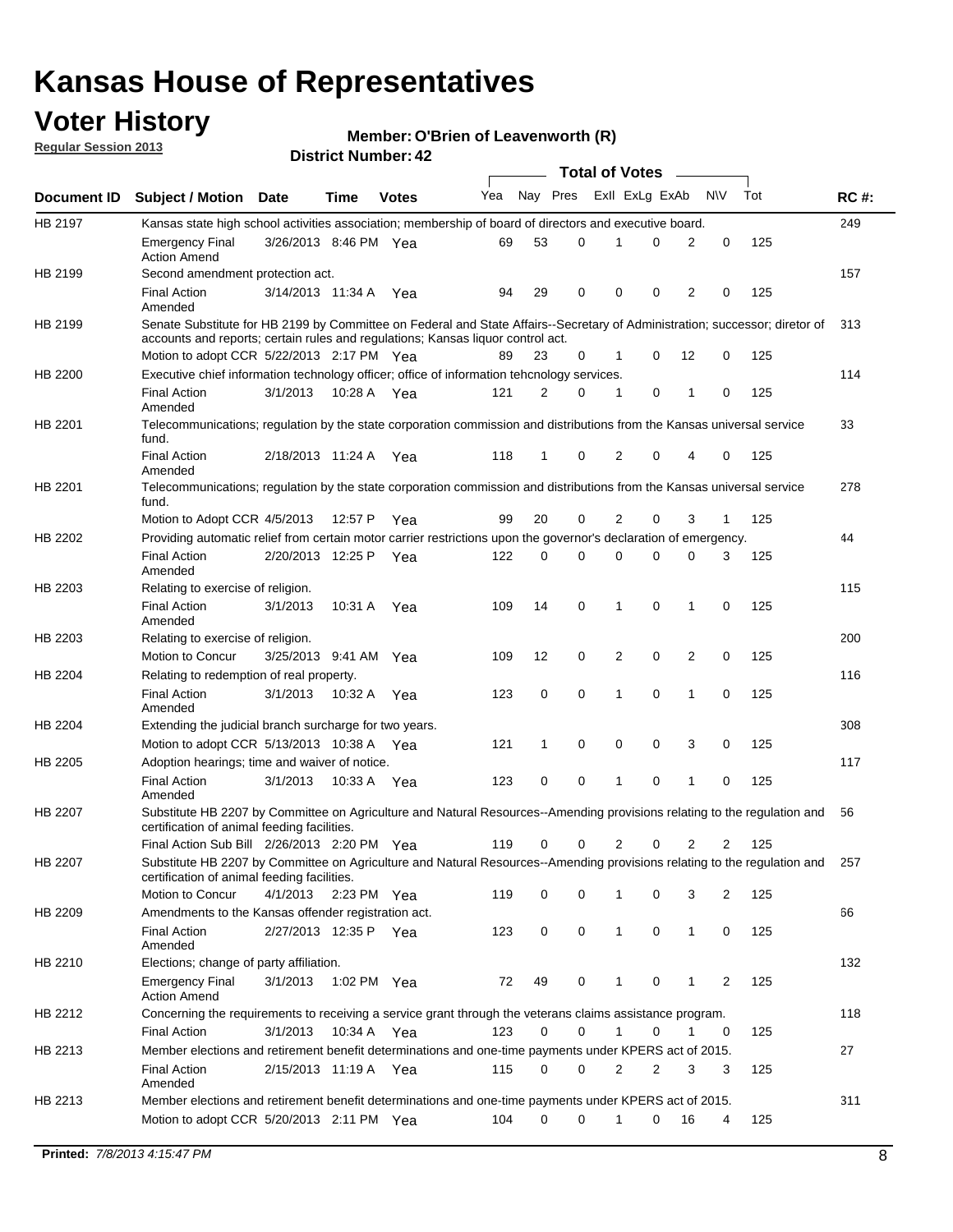## **Voter History**

**O'Brien of Leavenworth (R)**

**Regular Session 2013**

|             |                                                                                                                                                                                                       |                       |         | DISTRICT NUMBER: 42 |     |          |          |          | Total of Votes – |                |              |     |             |
|-------------|-------------------------------------------------------------------------------------------------------------------------------------------------------------------------------------------------------|-----------------------|---------|---------------------|-----|----------|----------|----------|------------------|----------------|--------------|-----|-------------|
| Document ID | <b>Subject / Motion</b>                                                                                                                                                                               | <b>Date</b>           | Time    | <b>Votes</b>        | Yea | Nay Pres |          |          | Exll ExLg ExAb   |                | N\V          | Tot | <b>RC#:</b> |
| HB 2216     | Repealing certain joint committees and amending related statutes; amending the joint committees on special claims against<br>the state.                                                               |                       |         |                     |     |          |          |          |                  |                |              |     | 119         |
|             | <b>Final Action</b><br>Amended                                                                                                                                                                        | 3/1/2013              | 10:36 A | Yea                 | 91  | 32       | 0        | 1        | 0                | 1              | 0            | 125 |             |
| HB 2216     | Repealing certain joint committees and amending related statutes; amending the joint committees on special claims against<br>the state.                                                               |                       |         |                     |     |          |          |          |                  |                |              |     | 323         |
|             | Motion to adopt CCR 6/2/2013                                                                                                                                                                          |                       | 12:18 A | Yea                 | 81  | 28       | 0        |          | 0                | 6              | 9            | 125 |             |
| HB 2217     | Creating the crime of female genital mutilation and setting the penalty.                                                                                                                              |                       |         |                     |     |          |          |          |                  |                |              |     | 120         |
|             | <b>Final Action</b><br>Amended                                                                                                                                                                        | 3/1/2013              |         | 10:37 A Yea         | 123 | 0        | 0        | 1        | 0                | $\mathbf{1}$   | 0            | 125 |             |
| HB 2218     | Driving under the influence of alcohol or drugs; tests; implied consent; administrative hearings.                                                                                                     |                       |         |                     |     |          |          |          |                  |                |              |     | 82          |
|             | <b>Final Action</b>                                                                                                                                                                                   | 2/28/2013 11:40 A Yea |         |                     | 124 | 0        | $\Omega$ | 1        | 0                | 0              | $\Omega$     | 125 |             |
| HB 2218     | Driving under the influence of alcohol or drugs; boating under the influence of alcohol or drugs; tests; implied consent;<br>administrative hearings; aggravated battery DUI.                         |                       |         |                     |     |          |          |          |                  |                |              |     | 303         |
|             | Motion to adopt CCR 5/9/2013                                                                                                                                                                          |                       | 11:46 A | Yea                 | 120 | 2        | 0        | 1        | 0                | 1              | 1            | 125 |             |
| HB 2221     | Enacting the equal access act; school employees; professional employees organization.                                                                                                                 |                       |         |                     |     |          |          |          |                  |                |              |     | 83          |
|             | <b>Final Action</b>                                                                                                                                                                                   | 2/28/2013 11:42 A     |         | Yea                 | 71  | 53       | 0        | 1        | 0                | 0              | 0            | 125 |             |
| HB 2222     | School districts; bullying policies.                                                                                                                                                                  |                       |         |                     |     |          |          |          |                  |                |              |     | 141         |
|             | <b>Emergency Final</b><br><b>Action Amend</b>                                                                                                                                                         | 3/1/2013              |         | 1:13 PM Yea         | 119 | 1        | 1        | 1        | 0                | 1              | 2            | 125 |             |
| HB 2228     | Decreased employer payments to group insurance reserve fund for KPERS plan of death and long-term disability benefits<br>during fiscal years 2014 and 2015.                                           |                       |         |                     |     |          |          |          |                  |                |              |     | 28          |
|             | <b>Final Action</b><br>Amended                                                                                                                                                                        | 2/15/2013 11:21 A     |         | Yea                 | 115 | 0        | 0        | 2        | $\overline{2}$   | 3              | 3            | 125 |             |
| HB 2231     | Substitute HB 2231 by Committee on Appropriations - Appropriations for FY 2014, FY 2015, FY 2016, FY 2017 and FY 2018<br>for various state agencies; capital improvement projects.                    |                       |         |                     |     |          |          |          |                  |                |              |     | 177         |
|             | Final Action Sub Bill 3/20/2013 10:29 A Yea<br>Amended                                                                                                                                                |                       |         |                     | 68  | 55       | 0        |          | 0                | 1              | 0            | 125 |             |
| HB 2234     | Contracts between the Kansas turnpike authority and the Kansas department of transportation.                                                                                                          |                       |         |                     |     |          |          |          |                  |                |              |     | 151         |
|             | <b>Final Action</b><br>Amended                                                                                                                                                                        | 3/11/2013 11:16 A Yea |         |                     | 81  | 41       | $\Omega$ | $\Omega$ | 1                | $\overline{2}$ | 0            | 125 |             |
| HB 2234     | Naming the secretary of transportation as the director of operations of the Kansas turnpike authority; pertaining to certain<br>contracts between the authority and the department of transportation. |                       |         |                     |     |          |          |          |                  |                |              |     | 299         |
|             | Motion to Adopt CCR 4/5/2013                                                                                                                                                                          |                       | 10:12 P | Yea                 | 76  | 44       | 0        | 2        | 0                | 2              | $\mathbf{1}$ | 125 |             |
| HB 2244     | Taxation of watercraft.<br><b>Emergency Final</b>                                                                                                                                                     | 3/26/2013 8:49 PM Yea |         |                     | 107 | 15       | 0        | 1        | 0                | 2              | 0            | 125 | 250         |
|             | <b>Action Amend</b>                                                                                                                                                                                   |                       |         |                     |     |          |          |          |                  |                |              |     |             |
| HB 2249     | City annexation of fire district land; double taxation; refund.                                                                                                                                       |                       |         |                     |     |          |          |          |                  |                |              |     | 121         |
|             | <b>Final Action</b><br>Amended                                                                                                                                                                        | 3/1/2013 10:39 A Yea  |         |                     | 101 | 22       | 0        |          | 0                |                | 0            | 125 |             |
| HB 2249     | Certain property issues; fire districts; historic preservation; solid waste.                                                                                                                          |                       |         |                     |     |          |          |          |                  |                |              |     | 310         |
|             | Motion to Adopt CCR 5/17/2013 10:25 A Yea                                                                                                                                                             |                       |         |                     | 92  | 18       | 0        | 1        | 0                | 14             | 0            | 125 |             |
| HB 2252     | Eliminating the statute of limitations for prosecutions of rape and aggravated criminal sodomy.                                                                                                       |                       |         |                     |     |          |          |          |                  |                |              |     | 122         |
|             | <b>Final Action</b><br>Amended                                                                                                                                                                        | 3/1/2013              |         | 10:40 A Yea         | 123 | 0        | 0        | 1        | 0                | $\mathbf{1}$   | 0            | 125 |             |
| HB 2253     | Abortion; prohibiting funding for abortion services; amending late-term abortion and woman's- right-to-know statutes.                                                                                 |                       |         |                     |     |          |          |          |                  |                |              |     | 178         |
|             | <b>Final Action</b><br>Amended                                                                                                                                                                        | 3/20/2013 10:31 A Yea |         |                     | 92  | 31       | 0        | 1        | 0                | 1              | 0            | 125 |             |
| HB 2253     | Abortion; prohibiting funding for abortion services; amending late-term abortion and woman's- right-to-know statutes.                                                                                 |                       |         |                     |     |          |          |          |                  |                |              |     | 301         |
|             | Motion to Adopt CCR 4/5/2013                                                                                                                                                                          |                       | 10:34 P | Yea                 | 90  | 30       | 0        | 2        | 0                | 2              | $\mathbf{1}$ | 125 |             |
| HB 2255     | Economic development; investments in telecommunications machinery and equipment.                                                                                                                      |                       |         |                     |     |          |          |          |                  |                |              |     | 142         |
|             | EFA Sub Bill<br>Amended                                                                                                                                                                               | 3/1/2013              |         | 1:15 PM $Yea$       | 116 | 5        | 0        | 1        | 0                | 1              | 2            | 125 |             |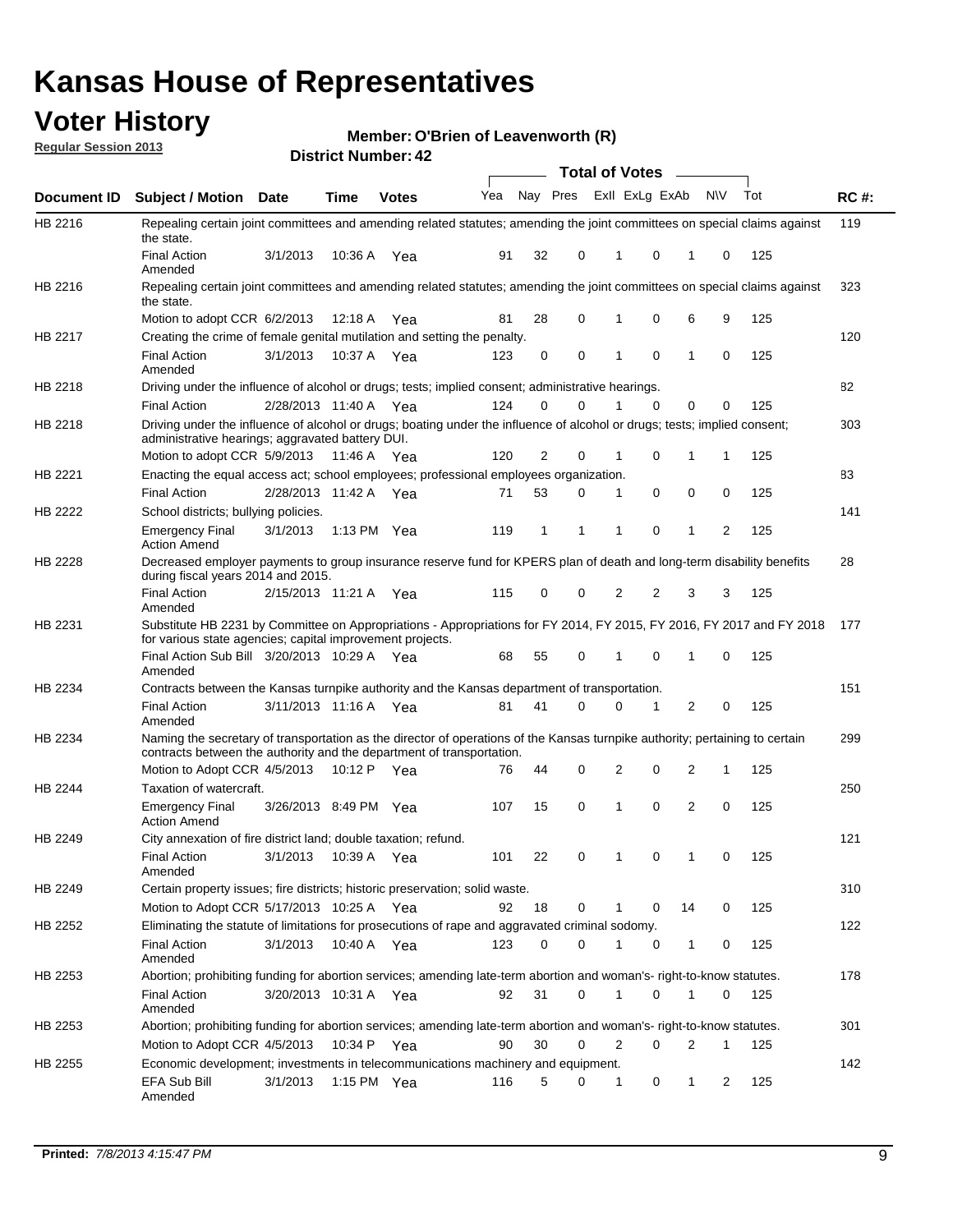## **Voter History**

**O'Brien of Leavenworth (R)**

**Regular Session 2013**

|             |                                                                                                                                                                                       |                       |               | DISTRICT NUMBER 42 |     |              |             |              | <b>Total of Votes</b> | $\sim$       |              |     |             |
|-------------|---------------------------------------------------------------------------------------------------------------------------------------------------------------------------------------|-----------------------|---------------|--------------------|-----|--------------|-------------|--------------|-----------------------|--------------|--------------|-----|-------------|
| Document ID | <b>Subject / Motion</b>                                                                                                                                                               | Date                  | Time          | <b>Votes</b>       | Yea | Nay Pres     |             |              | Exll ExLg ExAb        |              | N\V          | Tot | <b>RC#:</b> |
| HB 2259     | Domestic relations; relating to dissolution of marriage;                                                                                                                              |                       |               |                    |     |              |             |              |                       |              |              |     | 58          |
|             | <b>Final Action</b>                                                                                                                                                                   | 2/27/2013 12:12 P     |               | Yea                | 123 | 0            | 0           | 1            | 0                     | 1            | 0            | 125 |             |
| HB 2261     | Authorizing the expenditure of unencumbered balances held by school district; removing the cap for contingency reserve<br>fund.                                                       |                       |               |                    |     |              |             |              |                       |              |              |     | 48          |
|             | <b>Final Action</b><br>Amended                                                                                                                                                        | 2/25/2013 12:13 P     |               | Yea                | 120 | 0            | 0           | 0            | 0                     | 0            | 5            | 125 |             |
| HB 2261     | School districts; expenditure of unencumbered bala ces; removing the cap for contingency reserve fund; establishing celebrate 305<br>freedom week; bullying policies. ies.            |                       |               |                    |     |              |             |              |                       |              |              |     |             |
|             | Motion to adopt CCR 5/9/2013 2:25 PM Yea                                                                                                                                              |                       |               |                    | 119 | 1            | 0           |              | 0                     | 4            | 0            | 125 |             |
| HB 2262     | Substitute HB 2262 by Committee on Appropriations - Amending the percentage amount that is deposited into the oil and gas 210<br>valuation depletion trust fund from 12.41% to 8.25%. |                       |               |                    |     |              |             |              |                       |              |              |     |             |
|             | Final Action Sub Bill 3/26/2013 9:58 AM Yea                                                                                                                                           |                       |               |                    | 96  | 23           | 0           | 1            | 0                     | 5            | 0            | 125 |             |
| HB 2267     | Income tax, credits, high performance incentive program; subtraction modifications, certain expenses related to living dinor<br>organ donations.                                      |                       |               |                    |     |              |             |              |                       |              |              |     | 252         |
|             | <b>Emergency Final</b><br><b>Action Amend</b>                                                                                                                                         | 3/26/2013 8:52 PM Yea |               |                    | 106 | 16           | 0           | 1            | 0                     | 2            | 0            | 125 |             |
| HB 2269     | John Bower memorial highway.                                                                                                                                                          |                       |               |                    |     |              |             |              |                       |              |              |     | 84          |
|             | <b>Final Action</b><br>Amended                                                                                                                                                        | 2/28/2013 11:44 A     |               | Yea                | 114 | 10           | 0           | 1            | 0                     | 0            | 0            | 125 |             |
| HB 2272     | Exempting IRB-purchased property from property taxatin without state ownerhsip requirement.                                                                                           |                       |               |                    |     |              |             |              |                       |              |              |     | 123         |
|             | <b>Final Action</b>                                                                                                                                                                   | 3/1/2013              | 10:41 A Yea   |                    | 123 | 0            | 0           | 1            | 0                     | 1            | 0            | 125 |             |
| HB 2278     | Creating a penalty enhancement for the theft or burglary of a firearm.                                                                                                                |                       |               |                    |     |              |             |              |                       |              |              |     | 135         |
|             | Emergency Final<br><b>Action Amend</b>                                                                                                                                                | 3/1/2013              | 1:06 PM Yea   |                    | 117 | 4            | $\mathbf 0$ | 1            | 0                     | 1            | 2            | 125 |             |
| HB 2280     | School districts; establishing celebrate freedom week and related curriculum.                                                                                                         |                       |               |                    |     |              |             |              |                       |              |              |     | 140         |
|             | <b>Emergency Final</b><br><b>Action Amend</b>                                                                                                                                         | 3/1/2013              | 1:12 PM $Yea$ |                    | 95  | 25           | 1           | 1            | 0                     | $\mathbf 1$  | 2            | 125 |             |
| HB 2294     | Kansas uniform securities act.                                                                                                                                                        |                       |               |                    |     |              |             |              |                       |              |              |     | 124         |
|             | <b>Final Action</b>                                                                                                                                                                   | 3/1/2013              | 10:42 A       | Yea                | 123 | 0            | 0           | 1            | 0                     | 1            | 0            | 125 |             |
| HB 2296     | Campaign finance; permitted uses of campaign funds.                                                                                                                                   |                       |               |                    |     |              |             |              |                       |              |              |     | 148         |
|             | <b>Final Action</b>                                                                                                                                                                   | 3/8/2013              | 11:12A        | Yea                | 120 | $\mathbf{1}$ | 0           | 0            | $\mathbf{1}$          | 2            | $\mathbf{1}$ | 125 |             |
| HB 2298     | Amending the crimes of interference with law enforcement and giving a false alarm.                                                                                                    |                       |               |                    |     |              |             |              |                       |              |              |     | 136         |
|             | <b>Emergency Final</b><br>Action                                                                                                                                                      | 3/1/2013              | 1:07 PM Yea   |                    | 121 | 0            | 0           | 1            | 0                     | 1            | 2            | 125 |             |
| HB 2302     | Relating to drug screening, criminal history record check and fingerprinting of certain persons and employees.                                                                        |                       |               |                    |     |              |             |              |                       |              |              |     | 85          |
|             | <b>Final Action</b><br>Amended                                                                                                                                                        | 2/28/2013 11:45 A     |               | Yea                | 124 | 0            | $\Omega$    |              | 0                     | $\Omega$     | $\Omega$     | 125 |             |
| HB 2303     | Relating to drivier's license fees; driving under the influence equipment fund.                                                                                                       |                       |               |                    |     |              |             |              |                       |              |              |     | 125         |
|             | <b>Final Action</b><br>Amended                                                                                                                                                        | 3/1/2013              | 10:44 A Yea   |                    | 113 | 10           | 0           |              | 0                     | 1            | 0            | 125 |             |
| HB 2305     | Kansas storage tank act and containment of underground storage tanks.                                                                                                                 |                       |               |                    |     |              |             |              |                       |              |              |     | 126         |
|             | <b>Final Action</b>                                                                                                                                                                   | 3/1/2013              | 10:45 A       | Yea                | 123 | 0            | 0           | $\mathbf{1}$ | 0                     | $\mathbf{1}$ | 0            | 125 |             |
| HB 2305     | Kansas storage tank act and containment of underground storage tanks.                                                                                                                 |                       |               |                    |     |              |             |              |                       |              |              |     | 197         |
|             | Motion to Concur                                                                                                                                                                      | 3/22/2013 11:36 A     |               | Yea                | 119 | 0            | 0           | 2            | 0                     | 3            | $\mathbf{1}$ | 125 |             |
| HB 2311     | Increasing delinquent registration fees.                                                                                                                                              |                       |               |                    |     |              |             |              |                       |              |              |     | 127         |
|             | <b>Final Action</b>                                                                                                                                                                   | 3/1/2013              | 10:50 A       | Nay                | 24  | 99           | 0           | $\mathbf{1}$ | 0                     | 1            | 0            | 125 |             |
| HB 2312     | Kansas uninsurable health insurance plan; increase in life time limit.                                                                                                                |                       |               |                    |     |              |             |              |                       |              |              |     | 95          |
|             | <b>Final Action</b>                                                                                                                                                                   | 3/1/2013              | 9:53 AM Yea   |                    | 123 | 0            | 0           | $\mathbf{1}$ | 0                     | 1            | 0            | 125 |             |
| HB 2318     | Authorizing use of motorcycle headlamp modulation systems and side lamps.                                                                                                             |                       |               |                    |     |              |             |              |                       |              |              |     | 128         |
|             | <b>Final Action</b><br>Amended                                                                                                                                                        | 3/1/2013              | 10:52 A Yea   |                    | 123 | 0            | 0           | 1            | 0                     | 1            | 0            | 125 |             |
| HB 2318     | Authorizing use of motorcycle headlamp modulation systems and side lamps.                                                                                                             |                       |               |                    |     |              |             |              |                       |              |              |     | 201         |
|             | Motion to Concur                                                                                                                                                                      | 3/25/2013 9:44 AM Yea |               |                    | 121 | 0            | 0           | 2            | 0                     | 2            | 0            | 125 |             |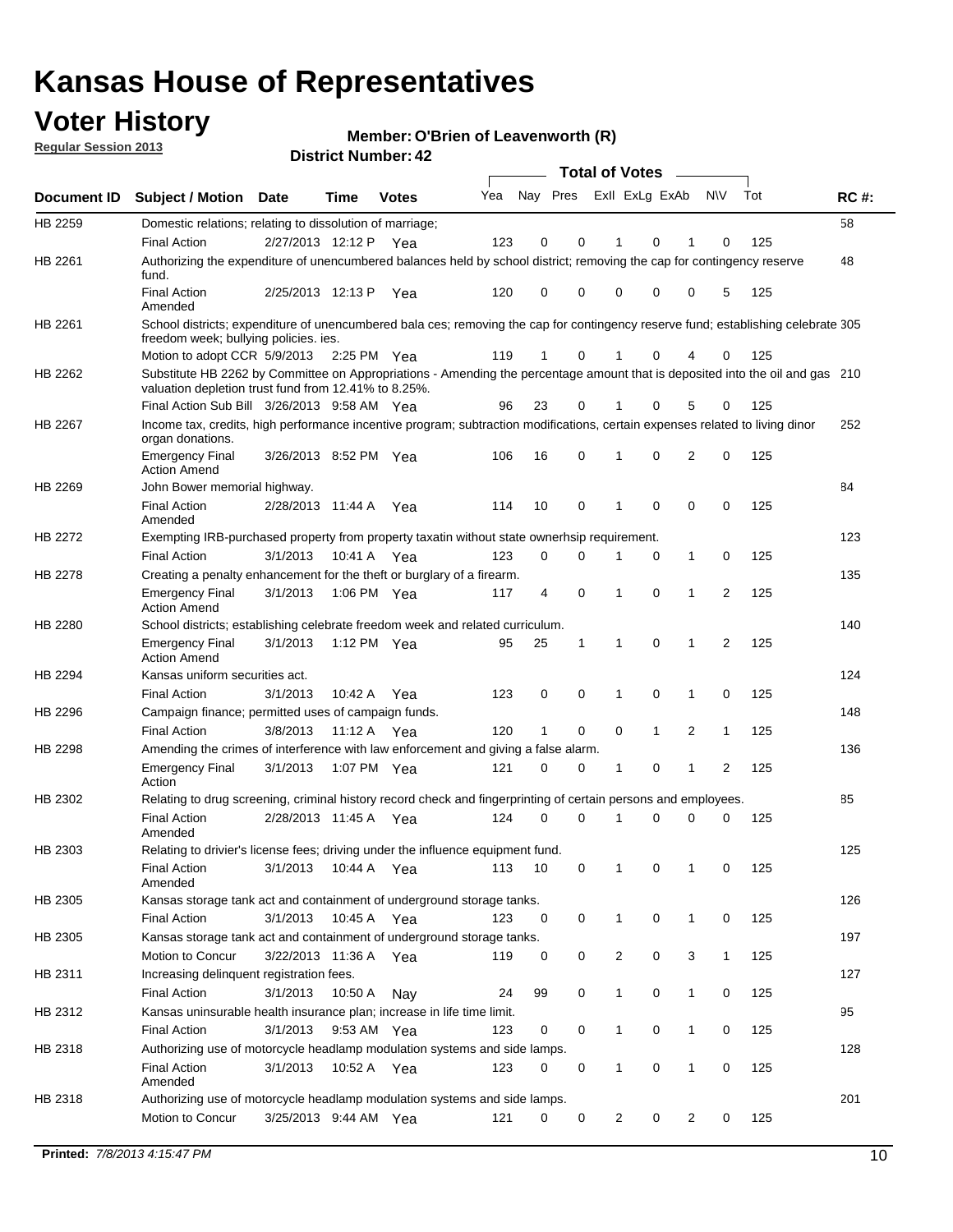## **Voter History**

**Regular Session 2013**

#### **Member: O'Brien of Leavenworth (R)**

|                |                                                                                                                                                                                             |                       |             |               |     |             |             | <b>Total of Votes</b> |             |                |             |     |             |
|----------------|---------------------------------------------------------------------------------------------------------------------------------------------------------------------------------------------|-----------------------|-------------|---------------|-----|-------------|-------------|-----------------------|-------------|----------------|-------------|-----|-------------|
| Document ID    | <b>Subject / Motion</b>                                                                                                                                                                     | Date                  | Time        | <b>Votes</b>  | Yea | Nay Pres    |             | Exll ExLg ExAb        |             |                | <b>NV</b>   | Tot | <b>RC#:</b> |
| HB 2319        | Creating the coalition of innovative districts act.                                                                                                                                         |                       |             |               |     |             |             |                       |             |                |             |     | 149         |
|                | <b>Final Action</b><br>Amended                                                                                                                                                              | 3/8/2013              | 11:17 A     | Yea           | 74  | 47          | 0           | 0                     | 1           | 3              | 0           | 125 |             |
| HB 2319        | Creating the coalition of innovative districts act.<br>Motion to Adopt CCR 4/5/2013                                                                                                         |                       |             | 1:03 PM Yea   | 71  | 47          | 0           | 2                     | 0           | 3              | 2           | 125 | 279         |
| HB 2322        | Relating to the division of health of the department of health and environment.                                                                                                             |                       |             |               |     |             |             |                       |             |                |             |     | 86          |
|                | <b>Final Action</b><br>Amended                                                                                                                                                              | 2/28/2013 11:46 A Yea |             |               | 118 | 6           | 0           | 1                     | 0           | 0              | 0           | 125 |             |
| HB 2326        | VoIP and IP enabled services.                                                                                                                                                               |                       |             |               |     |             |             |                       |             |                |             |     | 129         |
|                | <b>Final Action</b><br>Amended                                                                                                                                                              | 3/1/2013              | 10:53 A     | Yea           | 123 | $\mathbf 0$ | 0           | 1                     | $\mathbf 0$ | 1              | $\mathbf 0$ | 125 |             |
| HB 2338        | Courts; docket fees.                                                                                                                                                                        |                       |             |               |     |             |             |                       |             |                |             |     | 211         |
|                | <b>Final Action</b><br>Amended                                                                                                                                                              | 3/26/2013 10:00 A     |             | Yea           | 67  | 52          | 0           | $\mathbf 1$           | 0           | 5              | 0           | 125 |             |
| HB 2339        | Allowing insurers to return premiums to a policyholder separate from the notice of an adverse underwriting decision.                                                                        |                       |             |               |     |             |             |                       |             |                |             |     | 67          |
|                | <b>Final Action</b>                                                                                                                                                                         | 2/28/2013 11:16 A Yea |             |               | 124 | 0           | 0           | 1                     | 0           | 0              | 0           | 125 |             |
| HB 2339        | Combining life insurance with certain additional health related riders, insurance agents-lines of insurance, health insurance for 287<br>certain firefighters and law enforcement officers. |                       |             |               |     |             |             |                       |             |                |             |     |             |
|                | Motion to Adopt CCR 4/5/2013 7:15 PM Yea                                                                                                                                                    |                       |             |               | 116 | 4           | 0           | 2                     | 0           | 2              | 1           | 125 |             |
| HB 2343        | Relating to the secretary of health and environment; office of laboratory services.                                                                                                         |                       |             |               |     |             |             |                       |             |                |             |     | 130         |
|                | <b>Final Action</b>                                                                                                                                                                         | 3/1/2013              | 10:54 A Yea |               | 89  | 34          | 0           | $\mathbf{1}$          | 0           | 1              | 0           | 125 |             |
| HB 2349        | School districts; audit by legislative post audit committee.<br><b>Final Action</b>                                                                                                         | 2/28/2013 11:48 A Yea |             |               | 120 | 4           | 0           | 1                     | $\Omega$    | $\Omega$       | 0           | 125 | 87          |
|                | Amended                                                                                                                                                                                     |                       |             |               |     |             |             |                       |             |                |             |     |             |
| HB 2349        | School districts; audit by legislative post audit committee.                                                                                                                                |                       |             |               |     |             |             |                       |             |                |             |     | 291         |
|                | Motion to Concur                                                                                                                                                                            | 4/5/2013              |             | 7:55 PM Yea   | 118 | 2           | 0           | 2                     | 0           | 2              | 1           | 125 |             |
| HB 2352        | Maximum benefits increased for certain members of the Kansas police and firemen's retirement system.                                                                                        |                       |             |               |     |             |             |                       |             |                |             |     | 88          |
|                | <b>Final Action</b>                                                                                                                                                                         | 2/28/2013 11:49 A     |             | Yea           | 124 | 0           | 0           | 1                     | 0           | 0              | 0           | 125 |             |
| HB 2353        | Adding certain controlled substances as schedule I drugs.<br><b>Emergency Final</b><br>Action                                                                                               | 3/1/2013              |             | 1:09 PM Yea   | 121 | $\mathbf 0$ | 0           | 1                     | 0           | 1              | 2           | 125 | 138         |
| HB 2357        | 242nd engineer company ae" KS army national guard ae" membrial highway.                                                                                                                     |                       |             |               |     |             |             |                       |             |                |             |     | 96          |
|                | <b>Final Action</b>                                                                                                                                                                         | 3/1/2013              |             | 9:54 AM Yea   | 123 | 0           | 0           | 1                     | 0           | 1              | 0           | 125 |             |
| <b>HB 2357</b> | 242nd engineer company-KS army national guard- highway.                                                                                                                                     |                       |             |               |     |             |             |                       |             |                |             |     | 202         |
|                | Motion to Concur                                                                                                                                                                            | 3/25/2013 9:47 AM Yea |             |               | 121 | $\mathbf 0$ | $\mathbf 0$ | $\overline{2}$        | $\mathbf 0$ | $\overline{2}$ | 0           | 125 |             |
| HB 2363        | Exempting certain aggregate mining operations from department of health and environment regulations.                                                                                        |                       |             |               |     |             |             |                       |             |                |             |     | 131         |
|                | <b>Final Action</b><br>Amended                                                                                                                                                              | 3/1/2013              | 10:56 A     | Yea           | 123 | 0           | 0           | 1                     | 0           | 1              | 0           | 125 |             |
| HB 2363        | Water; wastewater regulations for sand and gravel; streams, dams and water obstructions.                                                                                                    |                       |             |               |     |             |             |                       |             |                |             |     | 280         |
|                | Motion to Adopt CCR 4/5/2013                                                                                                                                                                |                       |             | 1:10 PM $Yea$ | 119 | 0           | 0           | 2                     | 0           | 3              | 1           | 125 |             |
| HB 2368        | Relating to the governor's mental health services planning council.                                                                                                                         |                       |             |               |     |             |             |                       |             |                |             |     | 137         |
|                | <b>Emergency Final</b><br><b>Action Amend</b>                                                                                                                                               | 3/1/2013              |             | 1:08 PM Yea   | 121 | 0           | 0           | $\mathbf{1}$          | 0           | 1              | 2           | 125 |             |
| HB 2377        | Relating to court fees and costs; judicial branch surcharge fund.                                                                                                                           |                       |             |               |     |             |             |                       |             |                |             |     | 212         |
|                | <b>Final Action</b>                                                                                                                                                                         | 3/26/2013 10:01 A Yea |             |               | 118 | 1           | 0           |                       | 0           | 5              | 0           | 125 |             |
| HB 2378        | Sales tax exemption for sales of certain machinery and equipment used for surface mining activities.                                                                                        |                       |             |               |     |             |             |                       |             |                |             |     | 251         |
|                | <b>Emergency Final</b><br><b>Action Amend</b>                                                                                                                                               | 3/26/2013 8:51 PM Yea |             |               | 104 | 18          | 0           | 1                     | 0           | 2              | 0           | 125 |             |
| HB 2381        | Election campaign finance; removing certain limitations to contributions made during legislative sessions.                                                                                  |                       |             |               |     |             |             |                       |             |                |             |     | 198         |
|                | <b>Final Action</b><br>Amended                                                                                                                                                              | 3/25/2013 9:30 AM Yea |             |               | 100 | 21          | 0           | $\overline{2}$        | 0           | 2              | 0           | 125 |             |
| HB 2387        | Clarifying that felony murder is not a lesser included offense of capital murder.                                                                                                           |                       |             |               |     |             |             |                       |             |                |             |     | 213         |
|                | <b>Final Action</b>                                                                                                                                                                         | 3/26/2013 10:02 A     |             | Yea           | 117 | 2           | 0           | $\mathbf{1}$          | 0           | 5              | 0           | 125 |             |
|                | Printed: 7/8/2013 4:15:47 PM                                                                                                                                                                |                       |             |               |     |             |             |                       |             |                |             |     | 11          |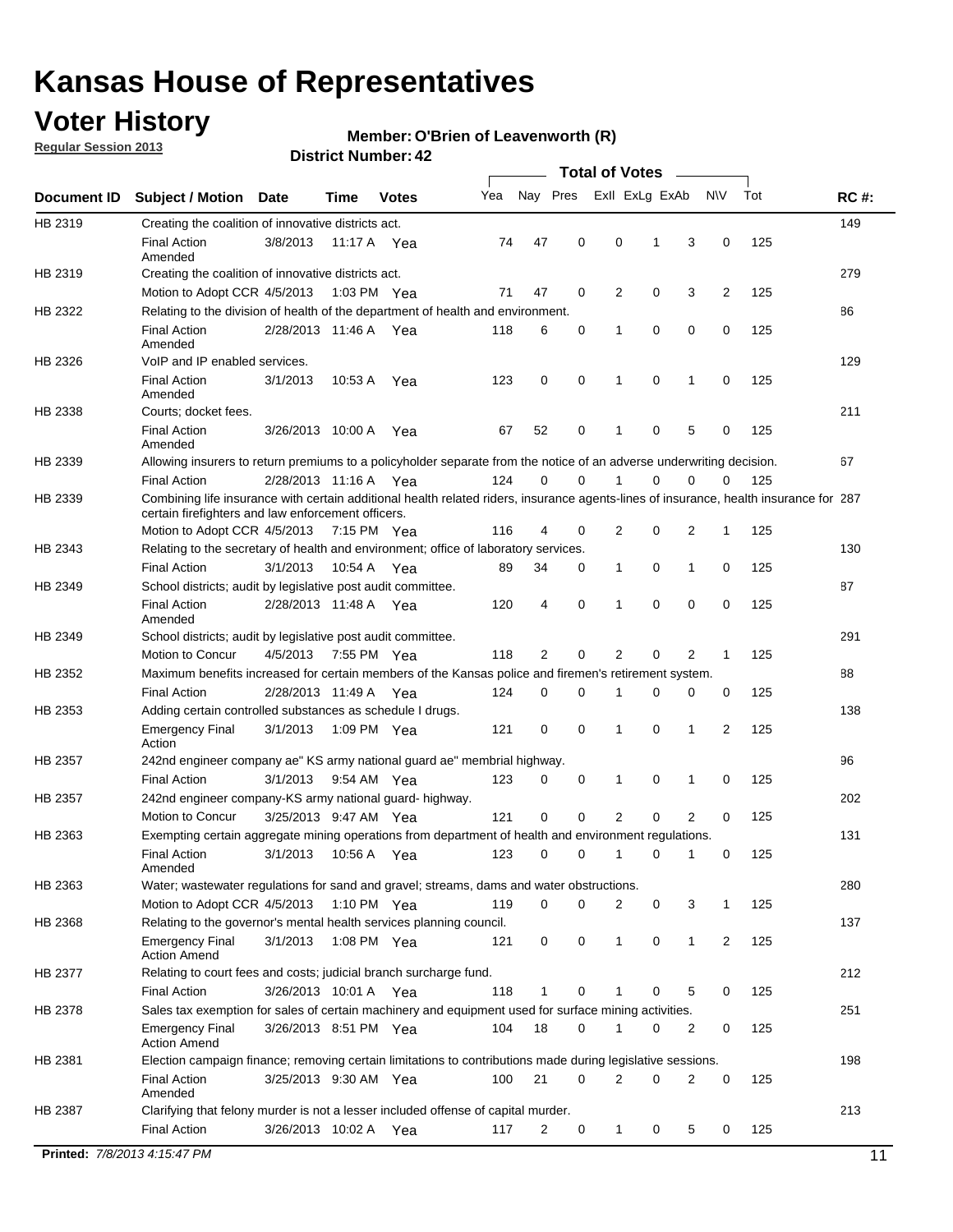## **Voter History**

**Member: O'Brien of Leavenworth (R)** 

**Regular Session 2013**

|                 |                                                                                                                                                                                                                                                  |                       |         |              |     |              |   | <b>Total of Votes</b> |   |   |              |     |             |
|-----------------|--------------------------------------------------------------------------------------------------------------------------------------------------------------------------------------------------------------------------------------------------|-----------------------|---------|--------------|-----|--------------|---|-----------------------|---|---|--------------|-----|-------------|
| Document ID     | <b>Subject / Motion</b>                                                                                                                                                                                                                          | <b>Date</b>           | Time    | <b>Votes</b> | Yea | Nay Pres     |   | Exll ExLg ExAb        |   |   | <b>NV</b>    | Tot | <b>RC#:</b> |
| HB 2389         | Capital murder; notice of intent to seek the death penalty.                                                                                                                                                                                      |                       |         |              |     |              |   |                       |   |   |              |     | 214         |
|                 | <b>Final Action</b>                                                                                                                                                                                                                              | 3/26/2013 10:03 A     |         | Yea          | 118 | 1            | 0 | 1                     | 0 | 5 | 0            | 125 |             |
| HB 2391         | School finance; amount of tax levy authorized to finance ancillary school facilities.                                                                                                                                                            |                       |         |              |     |              |   |                       |   |   |              |     | 237         |
|                 | <b>Emergency Final</b><br><b>Action Amend</b>                                                                                                                                                                                                    | 3/26/2013 8:30 PM Yea |         |              | 64  | 57           | 0 | $\mathbf{1}$          | 0 | 2 | 1            | 125 |             |
| HB 2391         | Senate Substitute for HB 2391 by Committee on Ways and Means - Creating the joint committee on uniform educational<br>standards oversight.                                                                                                       |                       |         |              |     |              |   |                       |   |   |              |     | 321         |
|                 | Sub Motion to Concur 6/1/2013                                                                                                                                                                                                                    |                       | 10:06 P | Yea          | 55  | 58           | 0 | 0                     | 0 | 6 | 6            | 125 |             |
| HB 2396         | Allowing the secretary of administration to identify state owned real property as surplus property and establishing an appeals 253<br>process of such identification; also amending procedures for the disposition of state surplus real estate. |                       |         |              |     |              |   |                       |   |   |              |     |             |
|                 | <b>Emergency Final</b><br><b>Action Amend</b>                                                                                                                                                                                                    | 3/26/2013 8:53 PM Yea |         |              | 122 | 0            | 0 | 1                     | 0 | 2 | 0            | 125 |             |
| HB 2403         | Issuing \$1,500,000,000 of pension obligation bonds to finance a portion of the unfunded actuarial liability of KPERS.                                                                                                                           |                       |         |              |     |              |   |                       |   |   |              |     | 236         |
|                 | <b>Final Action</b><br>Amended                                                                                                                                                                                                                   | 3/26/2013 8:29 PM Yea |         |              | 73  | 49           | 0 | 1                     | 0 | 2 | 0            | 125 |             |
| <b>HCR 5014</b> | Urging approval of the Presidential Permit application allowing the construction and operation of the TransCanada Keystone<br>XL Pipeline.                                                                                                       |                       |         |              |     |              |   |                       |   |   |              |     | 215         |
|                 | <b>Final Action</b>                                                                                                                                                                                                                              | 3/26/2013 10:05 A     |         | Yea          | 108 | 11           | 0 |                       | 0 | 5 | 0            | 125 |             |
| HR 6004         | Rules of House of Representatives, permanent rules of the 2013-2014 biennium.                                                                                                                                                                    |                       |         |              |     |              |   |                       |   |   |              |     | 4           |
|                 | <b>Final Action</b><br>Amended                                                                                                                                                                                                                   | 1/28/2013 11:09 A     |         | Yea          | 82  | 40           | 0 | 0                     | 0 | 3 | 0            | 125 |             |
| SB 1            | Legislative Post Audit; periodic audits of the State treasurer and the pooled money investment board.                                                                                                                                            |                       |         |              |     |              |   |                       |   |   |              |     | 216         |
|                 | <b>Final Action</b><br>Amended                                                                                                                                                                                                                   | 3/26/2013 10:06 A Yea |         |              | 118 | $\mathbf{1}$ | 0 | 1                     | 0 | 5 | 0            | 125 |             |
| SB 16           | Kansas racketeer influenced and corrupt organization act, criminal street gangs.                                                                                                                                                                 |                       |         |              |     |              |   |                       |   |   |              |     | 217         |
|                 | <b>Final Action</b><br>Amended                                                                                                                                                                                                                   | 3/26/2013 10:12 A Yea |         |              | 74  | 45           | 0 | 1                     | 0 | 5 | 0            | 125 |             |
| SB 20           | Civil procedure; temporary restraining orders and poverty affidavits.                                                                                                                                                                            |                       |         |              |     |              |   |                       |   |   |              |     | 190         |
|                 | <b>Final Action</b><br>Amended                                                                                                                                                                                                                   | 3/22/2013 11:15 A     |         | Yea          | 119 | 0            | 0 | 2                     | 0 | 3 | $\mathbf{1}$ | 125 |             |
| <b>SB 20</b>    | Civil procedure; temporary restraining orders and poverty affidavits.                                                                                                                                                                            |                       |         |              |     |              |   |                       |   |   |              |     | 304         |
|                 | Motion to adopt CCR 5/9/2013 2:21 PM Yea                                                                                                                                                                                                         |                       |         |              | 119 | 1            | 0 | 1                     | 0 | 4 | 0            | 125 |             |
| SB 21           | Firearms; criminal possession of a firearm; expungement; personal and family protection act.                                                                                                                                                     |                       |         |              |     |              |   |                       |   |   |              |     | 255         |
|                 | <b>Emergency Final</b><br>Action                                                                                                                                                                                                                 | 3/26/2013 8:56 PM Yea |         |              | 119 | 3            | 0 | 1                     | 0 | 2 | 0            | 125 |             |
| SB 23           | Continuation of statewide tax levy for public schools.                                                                                                                                                                                           |                       |         |              |     |              |   |                       |   |   |              |     | 243         |
|                 | <b>Emergency Final</b><br><b>Action Amend</b>                                                                                                                                                                                                    | 3/26/2013 8:38 PM Yea |         |              | 122 | 0            | 0 | 1                     | 0 | 2 | 0            | 125 |             |
| <b>SB 23</b>    | School districts; sttewide tax levy for public schools; school finance amendments.                                                                                                                                                               |                       |         |              |     |              |   |                       |   |   |              |     | 296         |
|                 | Motion to Adopt CCR 4/5/2013 9:32 PM Yea                                                                                                                                                                                                         |                       |         |              | 119 | $\mathbf{1}$ | 0 | 2                     | 0 | 2 | 1            | 125 |             |
| <b>SB 24</b>    | Insurance - Risk-based capital requirements for property, casualty and life insurance companies.                                                                                                                                                 |                       |         |              |     |              |   |                       |   |   |              |     | 204         |
|                 | <b>Final Action</b>                                                                                                                                                                                                                              | 3/26/2013 9:50 AM Yea |         |              | 119 | 0            | 0 | 1                     | 0 | 5 | 0            | 125 |             |
| SB 25           | Insurance-Risk-based capital requirements for health organizations.                                                                                                                                                                              |                       |         |              |     |              |   |                       |   |   |              |     | 205         |
|                 | <b>Final Action</b>                                                                                                                                                                                                                              | 3/26/2013 9:51 AM Yea |         |              | 119 | 0            | 0 | 1                     | 0 | 5 | 0            | 125 |             |
| SB 27           | Eligibility of students under the military service scholarship program act.                                                                                                                                                                      |                       |         |              |     |              |   |                       |   |   |              |     | 166         |
|                 | <b>Final Action</b><br>Amended                                                                                                                                                                                                                   | 3/19/2013 10:35 A Yea |         |              | 123 | 0            | 0 |                       | 0 | 1 | 0            | 125 |             |
| SB 28           | Authorizing the division of emergency management within the adjutant general's department to accept certain real property.                                                                                                                       |                       |         |              |     |              |   |                       |   |   |              |     | 184         |
|                 | <b>Final Action</b>                                                                                                                                                                                                                              | 3/21/2013 11:22 A Yea |         |              | 121 | $\Omega$     | 0 | 1                     | 0 | 3 | $\Omega$     | 125 |             |
| SB 37           | Kansas home inspectors professional competence and financial responsibility act.                                                                                                                                                                 |                       |         |              |     |              |   |                       |   |   |              |     | 218         |
|                 | <b>Final Action</b>                                                                                                                                                                                                                              | 3/26/2013 10:14 A Nay |         |              | 102 | 17           | 0 | 1                     | 0 | 5 | 0            | 125 |             |
| SB 51           | Health insurance coverage for bankers association.                                                                                                                                                                                               |                       |         |              |     |              |   |                       |   |   |              |     | 189         |
|                 | <b>Final Action</b>                                                                                                                                                                                                                              | 3/22/2013 11:14 A Yea |         |              | 119 | 0            | 0 | $\overline{2}$        | 0 | 3 | $\mathbf{1}$ | 125 |             |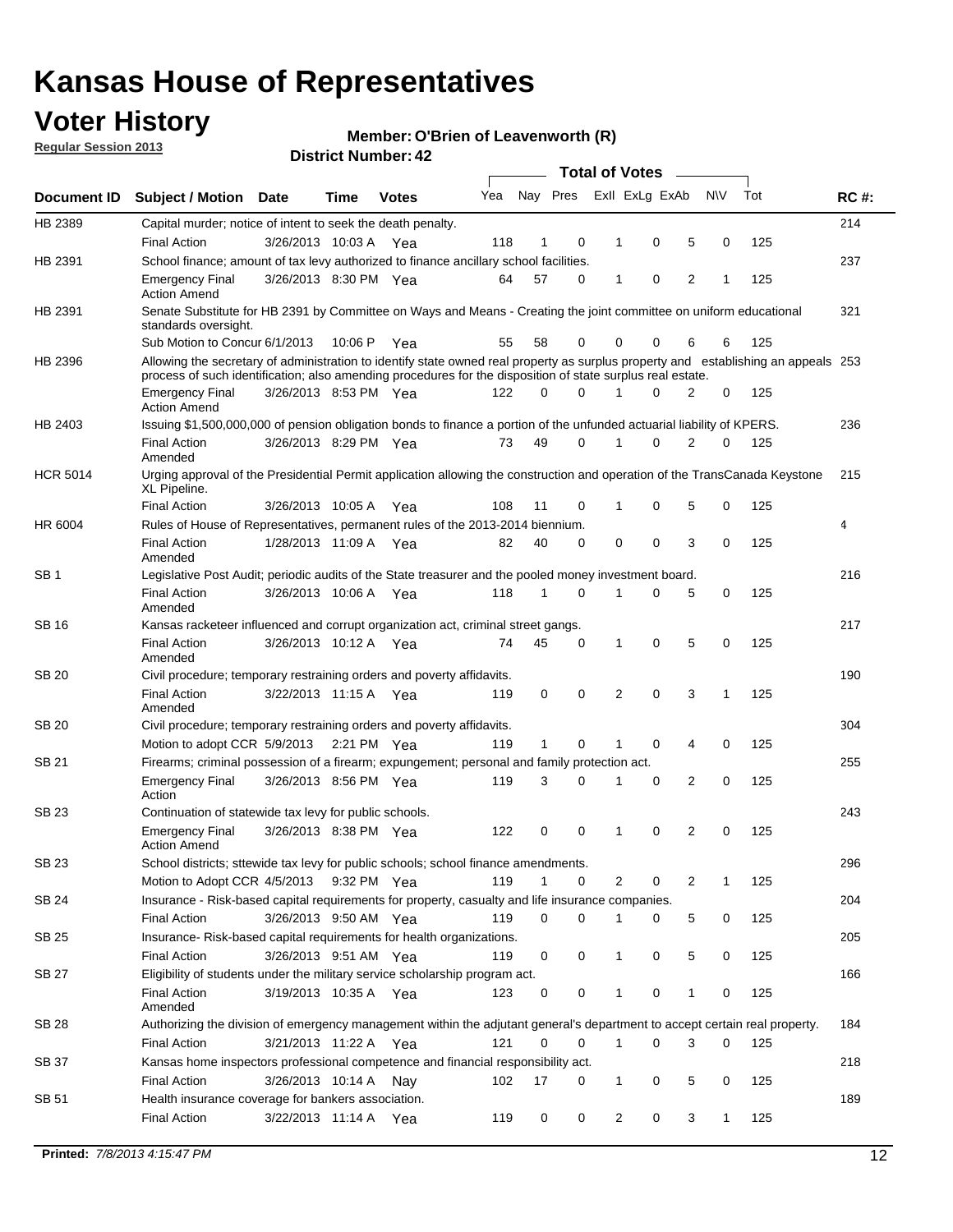## **Voter History**

**Member: O'Brien of Leavenworth (R)** 

**Regular Session 2013**

|              |                                                                                                                                                                                                                                            |                       |      |              |     | <b>Total of Votes</b> |          |                |             |                |                |     |             |  |
|--------------|--------------------------------------------------------------------------------------------------------------------------------------------------------------------------------------------------------------------------------------------|-----------------------|------|--------------|-----|-----------------------|----------|----------------|-------------|----------------|----------------|-----|-------------|--|
| Document ID  | <b>Subject / Motion</b>                                                                                                                                                                                                                    | <b>Date</b>           | Time | <b>Votes</b> | Yea | Nay Pres              |          | Exll ExLg ExAb |             |                | <b>NV</b>      | Tot | <b>RC#:</b> |  |
| SB 52        | Mortgage interest rate cap increase.                                                                                                                                                                                                       |                       |      |              |     |                       |          |                |             |                |                |     | 238         |  |
|              | <b>Emergency Final</b><br>Action                                                                                                                                                                                                           | 3/26/2013 8:32 PM Yea |      |              | 120 | 2                     | 0        |                | 0           | 2              | 0              | 125 |             |  |
| <b>SB 56</b> | Transferring the recognition of county fair associations from the secretary of agriculture to the board of county<br>commissioners.                                                                                                        |                       |      |              |     |                       |          |                |             |                |                |     | 191         |  |
|              | <b>Final Action</b><br>Amended                                                                                                                                                                                                             | 3/22/2013 11:21 A     |      | Yea          | 119 | 0                     | 0        | 2              | 0           | 3              | 1              | 125 |             |  |
| SB 57        | Substitute for SB 57 by Committee on Agriculture - Agriculture; powers and duties of the department of agriculture relating to<br>poultry improvement plan and domesticated deer.                                                          |                       |      |              |     |                       |          |                |             |                |                |     | 192         |  |
|              | Final Action Sub Bill 3/22/2013 11:24 A Yea<br>Amended                                                                                                                                                                                     |                       |      |              | 79  | 40                    | 0        | 2              | 0           | 3              | -1             | 125 |             |  |
| SB 57        | Substitute for SB 57 by Committee on Agriculture - Agriculture; powers and duties of the department of agriculture relating to<br>poultry improvement plan, stockyards and domesticated deer.                                              |                       |      |              |     |                       |          |                |             |                |                |     | 262         |  |
|              | Motion to adopt CCR 4/4/2013 2:18 PM Yea                                                                                                                                                                                                   |                       |      |              | 80  | 42                    | 0        | 1              | 0           | $\overline{2}$ | 0              | 125 |             |  |
| SB 58        | Sentencing for unlawful manufacturing of controlled substances.                                                                                                                                                                            |                       |      |              |     |                       |          |                |             |                |                |     | 219         |  |
|              | <b>Final Action</b>                                                                                                                                                                                                                        | 3/26/2013 10:15 A     |      | Yea          | 119 | 0                     | 0        | 1              | 0           | 5              | 0              | 125 |             |  |
| SB 59        | Attorney general; reward for information.                                                                                                                                                                                                  |                       |      |              |     |                       |          |                |             |                |                |     | 193         |  |
|              | <b>Final Action</b>                                                                                                                                                                                                                        | 3/22/2013 11:25 A     |      | Yea          | 119 | 0                     | 0        | 2              | 0           | 3              | 1              | 125 |             |  |
| SB 62        | Making gas pipeline safety terminology consistent with federal regulations.                                                                                                                                                                |                       |      |              |     |                       |          |                |             |                |                |     | 163         |  |
|              | <b>Final Action</b>                                                                                                                                                                                                                        | 3/19/2013 10:32 A Yea |      |              | 123 | 0                     | 0        | 1              | 0           | 1              | 0              | 125 |             |  |
| SB 63        | Elections; voting crimes, penalties and prosecution.<br><b>Emergency Final</b>                                                                                                                                                             | 3/26/2013 8:42 PM Yea |      |              | 69  | 53                    | 0        | 1              | $\mathbf 0$ | $\overline{2}$ | $\mathbf 0$    | 125 | 246         |  |
|              | <b>Action Amend</b>                                                                                                                                                                                                                        |                       |      |              |     |                       |          |                |             |                |                |     |             |  |
| <b>SB68</b>  | Driver's license examinations; locations.                                                                                                                                                                                                  |                       |      |              |     |                       |          |                |             |                |                |     | 220         |  |
|              | <b>Final Action</b>                                                                                                                                                                                                                        | 3/26/2013 10:16 A     |      | Yea          | 116 | 3                     | 0        | 1              | 0           | 5              | 0              | 125 |             |  |
| SB 69        | Motor vehicles; vehicle registration and license plates.                                                                                                                                                                                   |                       |      |              |     |                       |          |                |             |                |                |     | 167         |  |
|              | <b>Final Action</b>                                                                                                                                                                                                                        | 3/19/2013 10:37 A     |      | Yea          | 117 | 6                     | 0        | 1              | 0           | $\mathbf{1}$   | 0              | 125 |             |  |
| SB 74        | Prison-made goods act; prohibiting prisoner production of manufactured or modular homes.                                                                                                                                                   |                       |      |              |     |                       |          |                |             |                |                |     | 221         |  |
|              | <b>Final Action</b>                                                                                                                                                                                                                        | 3/26/2013 10:19 A     |      | Yea          | 87  | 32                    | 0        | 1              | 0           | 5              | 0              | 125 |             |  |
| SB 75        | Record requirements and civil penalties relating to sales of plastic bulk merchandise containers.                                                                                                                                          |                       |      |              |     |                       |          |                |             |                |                |     | 222         |  |
|              | <b>Final Action</b>                                                                                                                                                                                                                        | 3/26/2013 10:21 A     |      | Yea          | 101 | 18                    | 0        | 1              | 0           | 5              | 0              | 125 |             |  |
| SB 81        | Open records; requests for criminal justice information; restriction of certain officials' information from publicly accessible<br>records.                                                                                                |                       |      |              |     |                       |          |                |             |                |                |     | 194         |  |
|              | <b>Final Action</b><br>Amended                                                                                                                                                                                                             | 3/22/2013 11:27 A     |      | Yea          | 119 | 0                     | 0        | 2              | 0           | 3              | 1              | 125 |             |  |
| <b>SB83</b>  | House Substitute for SB 83 by Committee on Taxation - Income tax deductions and modifications; severance tax; sales tax;<br>delinquent tax liabilities.<br>Final Action Sub Bill 3/21/2013 11:30 A Yea                                     |                       |      |              | 96  | 25                    | 0        | $\mathbf{1}$   | 0           | 3              | 0              | 125 | 187         |  |
| SB 83        | House Substitute for SB 83 by Committee on Taxation--Income tax deductions and modifications; severance tax; sales tax and 260                                                                                                             |                       |      |              |     |                       |          |                |             |                |                |     |             |  |
|              | compensating use tax, preseumptions relating to nexus; property tax, exemptions, new automobile manufacturinge property;<br>taxation of watercraft; leased commercial and industrial property appeals; correction of clerical errors.      |                       |      |              |     |                       |          |                |             |                |                |     |             |  |
|              | Motion to adopt CCR 4/3/2013 10:35 A Nay                                                                                                                                                                                                   |                       |      |              | 104 | 15                    | 0        | $\mathbf{1}$   | 0           | 3              | 2              | 125 |             |  |
| SB 84        | House Substitute for SB 84 by Committee on Taxation - Reduction to state income tax rates based on selected actual state<br>general fund receipts computations; distribution of revenues from sales and compensating use tax; reduction of |                       |      |              |     |                       |          |                |             |                |                |     | 188         |  |
|              | Final Action Sub Bill 3/21/2013 11:34 A Yea<br>Amended                                                                                                                                                                                     |                       |      |              | 82  | 39                    | $\Omega$ | 1              | $\Omega$    | 3              | $\mathbf{0}$   | 125 |             |  |
| SB 84        | House Substitute for SB 84 -- Reduction to state income tax rates based on selected actual state general fund receipts<br>computations; reduction of itemized deductions.                                                                  |                       |      |              |     |                       |          |                |             |                |                |     | 317         |  |
|              | Motion to adopt CCR 5/28/2013 2:32 PM Yea                                                                                                                                                                                                  |                       |      |              | 42  | 71                    | 0        | 1              | 0           | 9              | $\overline{2}$ | 125 |             |  |
| SB 84        | House Substitute for SB 84 -- Reduction to state income tax rates based on selected actual state general fund receipts<br>computations; reduction of itemized deductions.                                                                  |                       |      |              |     |                       |          |                |             |                |                |     | 319         |  |
|              | Motion to adopt CCR 5/30/2013 9:14 PM Nay                                                                                                                                                                                                  |                       |      |              | 18  | 94                    | 0        | 1              | 0           | 9              | 3              | 125 |             |  |
| SB 85        | Motor vehicle insurance; providing proof of insurance by cellular phone or portable electronic device.<br><b>Final Action</b>                                                                                                              | 3/20/2013 10:25 A Yea |      |              | 123 | $\Omega$              | $\Omega$ |                | 0           | 1              | 0              | 125 | 175         |  |
|              |                                                                                                                                                                                                                                            |                       |      |              |     |                       |          |                |             |                |                |     |             |  |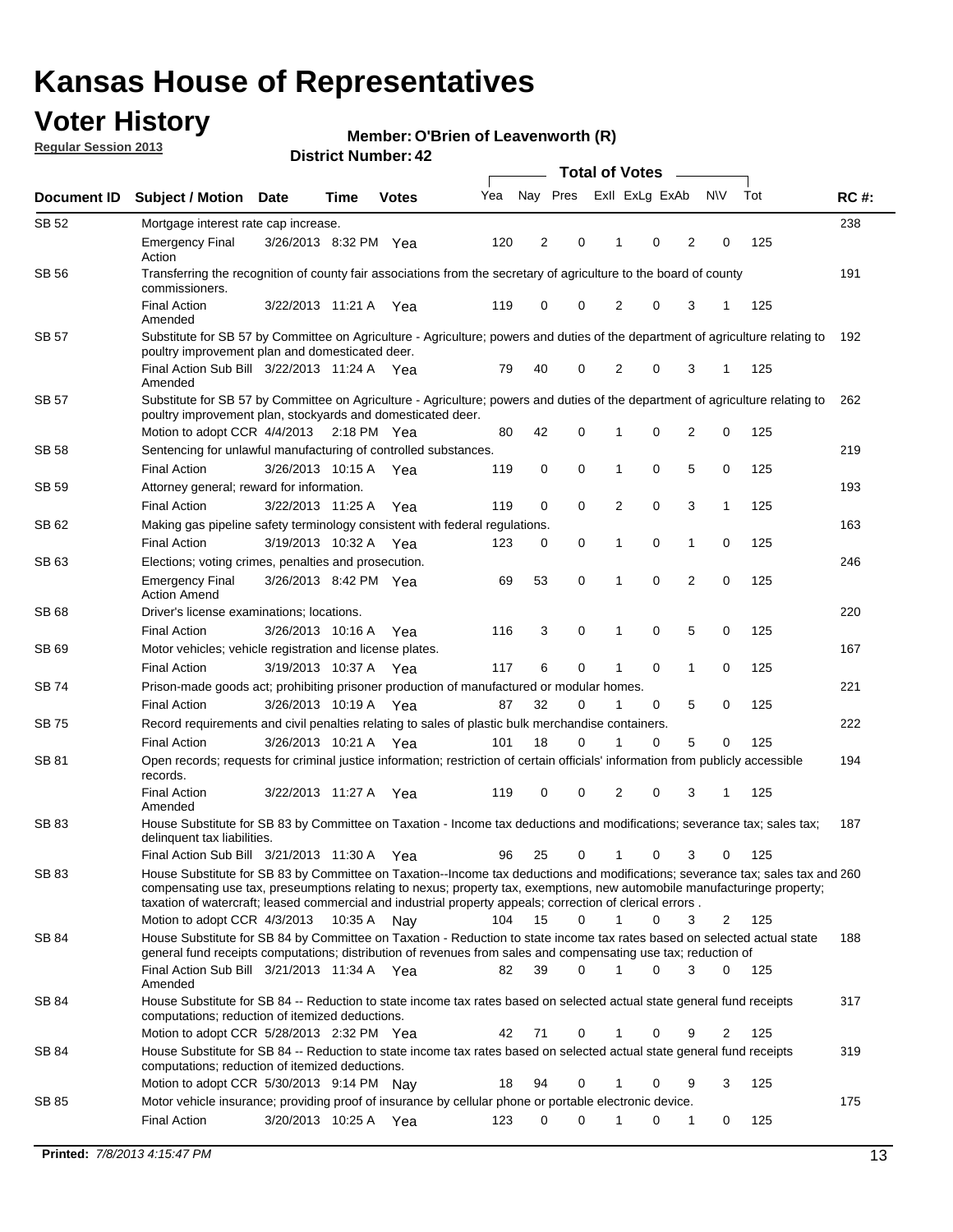## **Voter History**

**Regular Session 2013**

#### **Member: O'Brien of Leavenworth (R)**

| Document ID   |                                                                                                       |                                                                    |         |              |     |                |              |                |             |                |              |     |             |
|---------------|-------------------------------------------------------------------------------------------------------|--------------------------------------------------------------------|---------|--------------|-----|----------------|--------------|----------------|-------------|----------------|--------------|-----|-------------|
|               | <b>Subject / Motion Date</b>                                                                          |                                                                    | Time    | <b>Votes</b> | Yea | Nay Pres       |              | Exll ExLg ExAb |             |                | <b>NV</b>    | Tot | <b>RC#:</b> |
| <b>SB 88</b>  | Increasing the children's advocacy center assessment fee.                                             |                                                                    |         |              |     |                |              |                |             |                |              |     | 223         |
|               | <b>Final Action</b><br>Amended                                                                        | 3/26/2013 10:22 A                                                  |         | Yea          | 118 | 1              | 0            | 1              | 0           | 5              | 0            | 125 |             |
| <b>SB 96</b>  | Motor vehicles; counties with multiple registration facilities; additional registration fee.          |                                                                    |         |              |     |                |              |                |             |                |              |     | 224         |
|               | <b>Final Action</b><br>Amended                                                                        | 3/26/2013 10:24 A                                                  |         | Yea          | 106 | 12             | 0            | 1              | 0           | 5              | 1            | 125 |             |
| SB 96         | Additional motor vehicle registration fees.                                                           |                                                                    |         |              |     |                |              |                |             |                |              |     | 263         |
|               | Motion to adopt CCR 4/4/2013 2:21 PM                                                                  |                                                                    |         | Yea          | 114 | 8              | 0            |                | $\mathbf 0$ | $\overline{2}$ | 0            | 125 |             |
| SB 102        | Requiring the state treasurer to provide a list of daily deposits to the secretary of administration. |                                                                    |         |              |     |                |              |                |             |                |              |     | 195         |
|               | <b>Final Action</b><br>Amended                                                                        | 3/22/2013 11:28 A Yea                                              |         |              | 119 | 0              | $\Omega$     | $\overline{2}$ | 0           | 3              | 1            | 125 |             |
| SB 102        | Enacting the second amendment protection act.                                                         |                                                                    |         |              |     |                |              |                |             |                |              |     |             |
|               | Motion to Adopt CCR 4/5/2013                                                                          | 0<br>2<br>2<br>96<br>24<br>0<br>$\mathbf{1}$<br>125<br>9:20 PM Yea |         |              |     |                |              |                |             |                |              |     |             |
| SB 111        | Establishing Native American legislative day at the capitol; awarding of high school diplomas.        |                                                                    |         |              |     |                |              |                |             |                |              |     |             |
|               | <b>Emergency Final</b><br><b>Action Amend</b>                                                         | 3/26/2013 8:41 PM Yea                                              |         |              | 122 | 0              | 0            | 1              | 0           | 2              | 0            | 125 |             |
| <b>SB 113</b> | Credit unions; changes in certain loan limitations.                                                   |                                                                    |         |              |     |                |              |                |             |                |              |     | 234         |
|               | <b>Emergency Final</b><br>Action                                                                      | 3/26/2013 8:25 PM Yea                                              |         |              | 122 | 0              | 0            | 1              | 0           | 2              | 0            | 125 |             |
| <b>SB 118</b> | Relating to law enforcement reporting and investigation of missing persons.                           |                                                                    |         |              |     |                |              |                |             |                |              |     | 225         |
|               | <b>Final Action</b>                                                                                   | 3/26/2013 10:25 A Yea                                              |         |              | 119 | 0              | 0            | 1              | 0           | 5              | 0            | 125 |             |
| SB 120        | Enacting the Kansas farmers' market promotion act.                                                    |                                                                    |         |              |     |                |              |                |             |                |              |     | 196         |
|               | <b>Final Action</b><br>Amended                                                                        | 3/22/2013 11:31 A Yea                                              |         |              | 68  | 51             | 0            | 2              | $\mathbf 0$ | 3              | $\mathbf{1}$ | 125 |             |
| <b>SB 122</b> | Kansas administrative procedure act; service of order or notice.                                      |                                                                    |         |              |     |                |              |                |             |                |              |     | 226         |
|               | <b>Final Action</b><br>Amended                                                                        | 3/26/2013 10:26 A                                                  |         | Yea          | 119 | 0              | 0            | 1              | $\mathbf 0$ | 5              | 0            | 125 |             |
| SB 122        | Elections; unauthorized voting disclosures.                                                           |                                                                    |         |              |     |                |              |                |             |                |              |     |             |
|               | 2<br>0<br>2<br>Motion to Adopt CCR 4/5/2013<br>6:23 PM<br>89<br>31<br>0<br>$\mathbf{1}$<br>125<br>Yea |                                                                    |         |              |     |                |              |                |             |                |              |     |             |
| SB 124        | Amending the Kansas restraint of trade act.                                                           |                                                                    |         |              |     |                |              |                |             |                |              |     | 227         |
|               | <b>Final Action</b><br>Amended                                                                        | 3/26/2013 10:27 A                                                  |         | Yea          | 116 | $\overline{c}$ | $\mathbf{1}$ | 1              | 0           | 5              | 0            | 125 |             |
| SB 124        | Amending the Kansas restraint of trade act.                                                           |                                                                    |         |              |     |                |              |                |             |                |              |     | 273         |
|               | Motion to Adopt CCR 4/5/2013                                                                          |                                                                    | 11:06 A | Yea          | 97  | 23             | 0            | 2              | 0           | 2              | $\mathbf{1}$ | 125 |             |
| <b>SB 128</b> | Career technical education incentive program amendments.                                              |                                                                    |         |              |     |                |              |                |             |                |              |     | 168         |
|               | <b>Final Action</b><br>Amended                                                                        | 3/19/2013 10:39 A                                                  |         | Yea          | 123 | 0              | 0            | 1              | 0           | 1              | 0            | 125 |             |
| <b>SB 129</b> | Bank commissioner: certain fees and hearing costs.                                                    |                                                                    |         |              |     |                |              |                |             |                |              |     | 254         |
|               | Emergency Final<br><b>Action Amend</b>                                                                | 3/26/2013 8:55 PM Yea                                              |         |              | 110 | 12             | 0            | 1              | 0           | 2              | 0            | 125 |             |
| SB 129        | Mortgage interest rate cap increase.                                                                  |                                                                    |         |              |     |                |              |                |             |                |              |     | 272         |
|               | Motion to Adopt CCR 4/5/2013                                                                          |                                                                    | 10:42 A | Yea          | 121 | 0              | 0            | 2              | 0           | 2              | 0            | 125 |             |
| SB 135        | Transferring boiler inspection duties from the department of labor to the state fire marshal.         |                                                                    |         |              |     |                |              |                |             |                |              |     | 228         |
|               | <b>Final Action</b>                                                                                   | 3/26/2013 10:28 A Yea                                              |         |              | 114 | 5              | 0            | 1              | 0           | 5              | 0            | 125 |             |
| SB 136        | Providing veterans designation on driver's licenses and nondriver identification cards.               |                                                                    |         |              |     |                |              |                |             |                |              |     | 244         |
|               | <b>Emergency Final</b><br><b>Action Amend</b>                                                         | 3/26/2013 8:39 PM Yea                                              |         |              | 119 | 3              | 0            | 1              | 0           | 2              | 0            | 125 |             |
| SB 139        | Kansas money transmitter act.                                                                         |                                                                    |         |              |     |                |              |                |             |                |              |     | 229         |
|               | <b>Final Action</b>                                                                                   | 3/26/2013 10:30 A                                                  |         | Yea          | 117 | $\mathbf{1}$   | $\mathbf{1}$ | 1              | 0           | 5              | 0            | 125 |             |
| SB 142        | Abortion; concerning civil actions related to abortion.                                               |                                                                    |         |              |     |                |              |                |             |                |              |     | 241         |
|               | <b>Emergency Final</b><br>Action                                                                      | 3/26/2013 8:36 PM Yea                                              |         |              | 89  | 33             | 0            | 1              | 0           | 2              | 0            | 125 |             |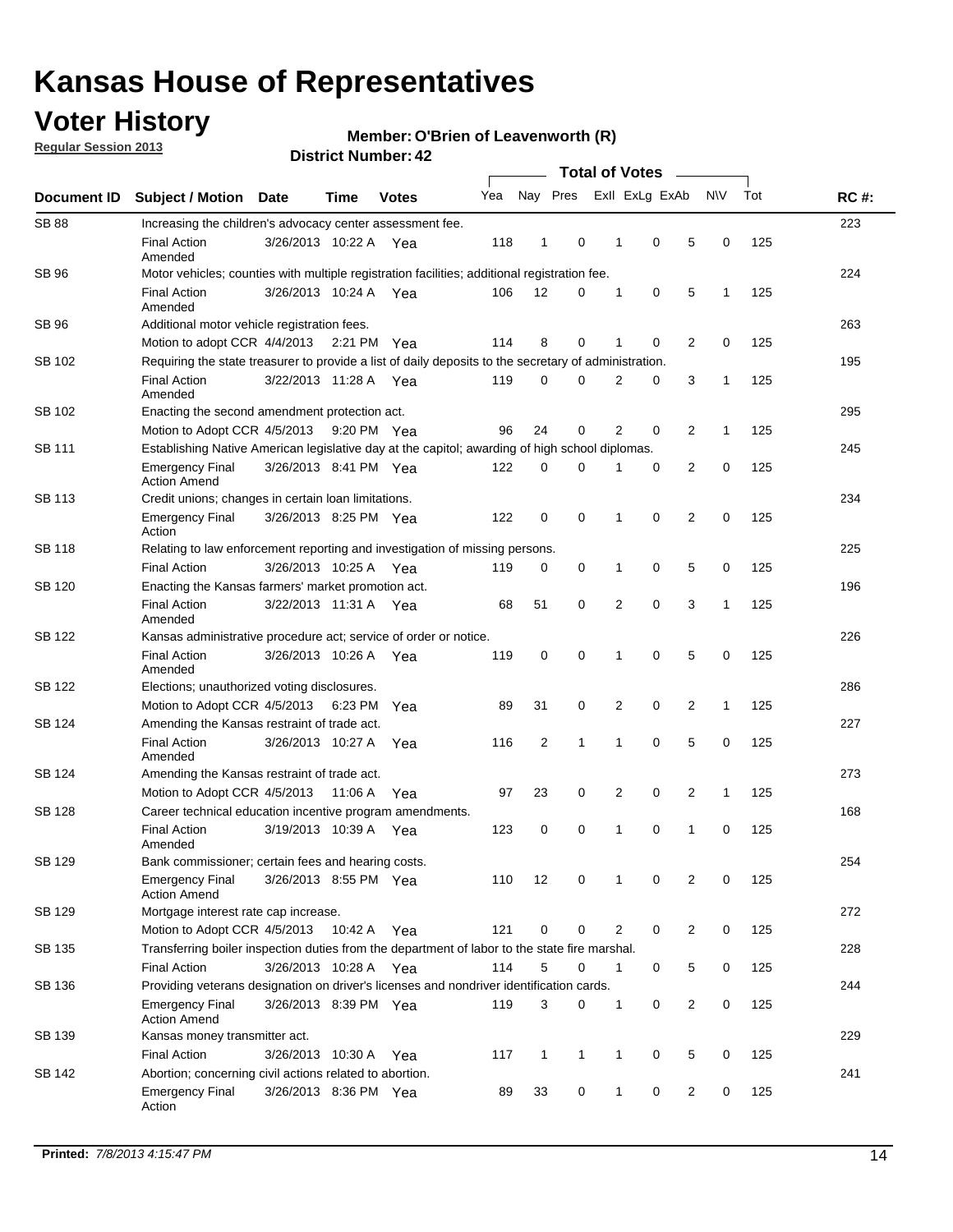## **Voter History**

**Regular Session 2013**

#### **Member: O'Brien of Leavenworth (R)**

| Document ID     |                                                                                                                                                                                                       |                                                                                                                                                                         |             |              | <b>Total of Votes</b> |          |   |   |                |                |           |     |             |
|-----------------|-------------------------------------------------------------------------------------------------------------------------------------------------------------------------------------------------------|-------------------------------------------------------------------------------------------------------------------------------------------------------------------------|-------------|--------------|-----------------------|----------|---|---|----------------|----------------|-----------|-----|-------------|
|                 | Subject / Motion Date                                                                                                                                                                                 |                                                                                                                                                                         | Time        | <b>Votes</b> | Yea                   | Nay Pres |   |   | Exll ExLg ExAb |                | <b>NV</b> | Tot | <b>RC#:</b> |
| <b>SB 149</b>   | Drug screening for recipients of cash assistance and unemployment benefits.                                                                                                                           |                                                                                                                                                                         |             |              |                       |          |   |   |                |                |           |     | 239         |
|                 | <b>Emergency Final</b><br><b>Action Amend</b>                                                                                                                                                         | 3/26/2013 8:33 PM Yea                                                                                                                                                   |             |              | 106                   | 16       | 0 | 1 | 0              | 2              | 0         | 125 |             |
| SB 164          | Relating to the director of vehicles regulating providers of motor vehicle functions.                                                                                                                 |                                                                                                                                                                         |             |              |                       |          |   |   |                |                |           |     | 247         |
|                 | <b>Emergency Final</b><br><b>Action Amend</b>                                                                                                                                                         | 3/26/2013 8:43 PM Yea                                                                                                                                                   |             |              | 117                   | 5        | 0 | 1 | 0              | 2              | 0         | 125 |             |
| SB 164          | Relating to the director of vehicles regulating providers of motor vehicle functions.                                                                                                                 |                                                                                                                                                                         |             |              |                       |          |   |   |                |                |           |     | 268         |
|                 | Motion to adopt CCR 4/4/2013                                                                                                                                                                          |                                                                                                                                                                         | 5:32 PM Yea |              | 111                   | 9        | 0 | 1 | 0              | 2              | 2         | 125 |             |
| SB 166          | Insurers supervision, rehabilitation and liquidation act; derivatives.                                                                                                                                |                                                                                                                                                                         |             |              |                       |          |   |   |                |                |           |     | 206         |
|                 | <b>Final Action</b>                                                                                                                                                                                   | 3/26/2013 9:52 AM Yea                                                                                                                                                   |             |              | 119                   | 0        | 0 | 1 | 0              | 5              | 0         | 125 |             |
| SB 168          | Limiting nuisance actions against certain agricultural activities.                                                                                                                                    |                                                                                                                                                                         |             |              |                       |          |   |   |                |                |           |     | 169         |
|                 | <b>Final Action</b><br>Amended                                                                                                                                                                        | 3/19/2013 10:40 A Yea                                                                                                                                                   |             |              | 111                   | 12       | 0 | 1 | 0              | 1              | 0         | 125 |             |
| SB 168          | Limiting nuisance actions against certain agricultural activities.                                                                                                                                    |                                                                                                                                                                         |             |              |                       |          |   |   |                |                |           |     | 264         |
|                 | Motion to adopt CCR 4/4/2013                                                                                                                                                                          |                                                                                                                                                                         | 2:30 PM Yea |              | 110                   | 12       | 0 | 1 | 0              | 2              | 0         | 125 |             |
| SB 171          | School districts; amendments to Kansas uniform financial accounting and reporting act.                                                                                                                |                                                                                                                                                                         |             |              |                       |          |   |   |                |                |           |     | 248         |
|                 | <b>Emergency Final</b><br><b>Action Amend</b>                                                                                                                                                         | 3/26/2013 8:44 PM Yea                                                                                                                                                   |             |              | 122                   | 0        | 0 | 1 | 0              | 2              | 0         | 125 |             |
| SB 171          | School districts; amendments to Kansas uniform financial accounting and reporting act.                                                                                                                |                                                                                                                                                                         |             |              |                       |          |   |   |                |                |           |     | 285         |
|                 | Motion to Adopt CCR 4/5/2013                                                                                                                                                                          |                                                                                                                                                                         | 6:19 PM Yea |              | 63                    | 57       | 0 | 2 | 0              | 2              |           | 125 |             |
| SB 171          | Appropriations for FY 2013, FY 2014, FY 2015, FY 2016, FY 2017 and FY 2018 for various state agencies; capital<br>improvement projects; claims against the state.                                     |                                                                                                                                                                         |             |              |                       |          |   |   |                |                |           |     | 320         |
|                 | Motion to adopt CCR 6/1/2013 4:30 PM Yea                                                                                                                                                              |                                                                                                                                                                         |             |              | 63                    | 51       | 0 | 0 | 0              | 8              | 3         | 125 |             |
| SB 187          |                                                                                                                                                                                                       | Establishing the workers compensation and employment security boards nominating committee; administrative law judge<br>appointment; workers compensation appeals board. |             |              |                       |          |   |   |                |                |           |     |             |
|                 | <b>Emergency Final</b><br><b>Action Amend</b>                                                                                                                                                         | 3/26/2013 8:37 PM Yea                                                                                                                                                   |             |              | 88                    | 34       | 0 | 1 | 0              | 2              | 0         | 125 |             |
| SB 187          | Amending workers compensation law provisions; establishing the workers compensation and employment security boards<br>nominating committee; notice requirements; workplace health and safety program. |                                                                                                                                                                         |             |              |                       |          |   |   |                |                |           |     | 274         |
|                 | Motion to Adopt CCR 4/5/2013 11:26 A Yea                                                                                                                                                              |                                                                                                                                                                         |             |              | 89                    | 31       | 0 | 2 | 0              | 3              | 0         | 125 |             |
| SB 199          | University of Kansas medical center; midwest center for stem cell therapy.                                                                                                                            |                                                                                                                                                                         |             |              |                       |          |   |   |                |                |           |     | 235         |
|                 | <b>Emergency Final</b><br><b>Action Amend</b>                                                                                                                                                         | 3/26/2013 8:26 PM Yea                                                                                                                                                   |             |              | 90                    | 32       | 0 | 1 | $\mathbf 0$    | 2              | 0         | 125 |             |
| SB 199          | Health care; stem cell therapy and unused medications.                                                                                                                                                |                                                                                                                                                                         |             |              |                       |          |   |   |                |                |           |     | 290         |
|                 | Motion to Adopt CCR 4/5/2013                                                                                                                                                                          |                                                                                                                                                                         | 7:52 PM Yea |              | 90                    | 30       | 0 | 2 | 0              | $\overline{2}$ | 1         | 125 |             |
| SB 216          | Allowing a public building commission to acquire land for a municipal university similar to what such commission is currently<br>allowed to do for any state university.                              |                                                                                                                                                                         |             |              |                       |          |   |   |                |                |           |     | 185         |
|                 | <b>Final Action</b>                                                                                                                                                                                   | 3/21/2013 11:23 A                                                                                                                                                       |             | Yea          | 121                   | 0        | 0 | 1 | 0              | 3              | 0         | 125 |             |
| SB 246          | Reconciling amendments to certain statutes.                                                                                                                                                           |                                                                                                                                                                         |             |              |                       |          |   |   |                |                |           |     | 315         |
|                 | <b>Emergency Final</b><br>Action                                                                                                                                                                      | 5/23/2013 2:14 PM Yea                                                                                                                                                   |             |              | 111                   | 0        | 0 | 1 | 0              | 8              | 5         | 125 |             |
| <b>SCR 1604</b> | Joint rules for the Senate and House of Representatives, 2013-2014.                                                                                                                                   |                                                                                                                                                                         |             |              |                       |          |   |   |                |                |           |     | 5           |
|                 | <b>Final Action</b><br>Amended                                                                                                                                                                        | 1/28/2013 11:12 A Yea                                                                                                                                                   |             |              | 81                    | 41       | 0 | 0 | 0              | 3              | 0         | 125 |             |
| <b>SCR 1606</b> | Honoring pregnancy maintenance resource centers.                                                                                                                                                      |                                                                                                                                                                         |             |              |                       |          |   |   |                |                |           |     | 240         |
|                 | <b>Emergency Final</b><br>Action                                                                                                                                                                      | 3/26/2013 8:34 PM Yea                                                                                                                                                   |             |              | 122                   | 0        | 0 | 1 | 0              | 2              | 0         | 125 |             |